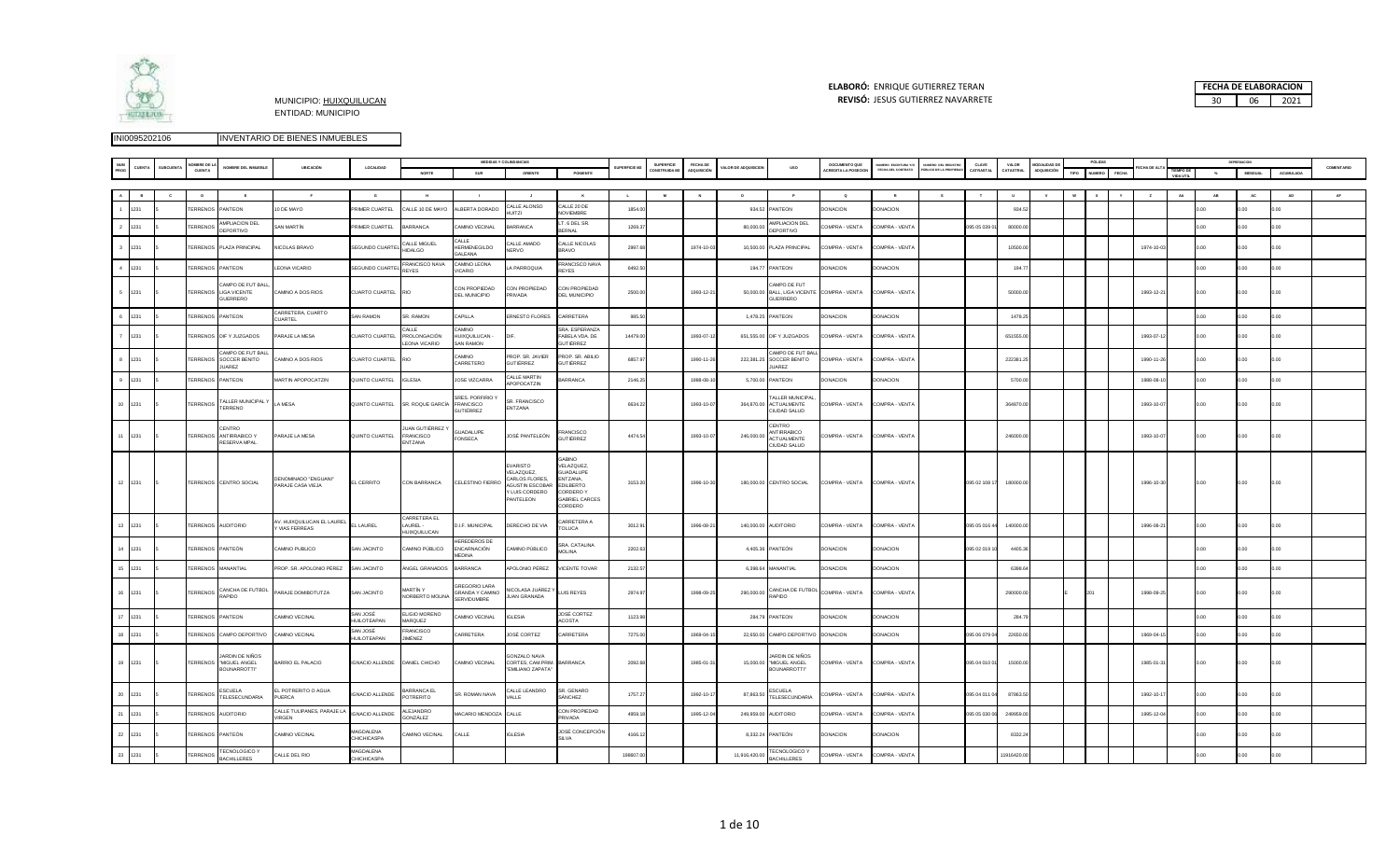

### **ELABORÓ:** ENRIQUE GUTIERREZ TERAN

| <b>ELABORÓ: ENRIQUE GUTIERREZ TERAN</b>                             | <b>FECHA DE ELABORACION</b> |    |      |
|---------------------------------------------------------------------|-----------------------------|----|------|
| <b>REVISÓ: JESUS GUTIERREZ NAVARRETE</b><br>MUNICIPIO: HUIXQUILUCAN | 30                          | റട | 2021 |

|    |         | MBRE DE I              |                                                            |                                                                      |                                           |                                                         |                                                    | MEDIDAS Y COLINDANCIAS                                        |                                     |              | <b>SUPERFICIE</b> | FECHA DE    |                     |                                                                 | DOCUMENTO QUE                 | UMERO ESCRITURA Y/C | MERO DEL REGISTRO   | CLAVE        | VALOR      | MODALIDAD F        |      | PÓLIZAS       |       |             |      | DEPRESIACION   |           |                                                                                                                                                                                                                        |
|----|---------|------------------------|------------------------------------------------------------|----------------------------------------------------------------------|-------------------------------------------|---------------------------------------------------------|----------------------------------------------------|---------------------------------------------------------------|-------------------------------------|--------------|-------------------|-------------|---------------------|-----------------------------------------------------------------|-------------------------------|---------------------|---------------------|--------------|------------|--------------------|------|---------------|-------|-------------|------|----------------|-----------|------------------------------------------------------------------------------------------------------------------------------------------------------------------------------------------------------------------------|
|    |         | CUENTA                 | NOMBRE DEL INMUEBLE                                        | UBICACIÓN                                                            | LOCALIDAD                                 | NORTE                                                   | SUR                                                | ORIENTE                                                       | PONIENTE                            | SUPERFICIE M | DNSTRUIDA M       | ADQUISICIÓN | ALOR DE ADQUISICION | <b>USO</b>                                                      | CREDITA LA POSECIO            | FECHA DEL CONTRATO  | LICO DE LA PROPIEDA | CATRASTA     | CATASTRAL  | <b>IDQUISICIÓN</b> | TIPO | <b>NUMERO</b> | FECHA | ECHA DE ALT | $\%$ | <b>MENSUAL</b> | ACUMULADA | COMENTARIO                                                                                                                                                                                                             |
|    | 24 1231 | <b>TERRENOS</b>        | <b>PANTEÓN</b>                                             | AMINO VECINAL                                                        | SAN BARTOLOMÉ<br>COATEPEC                 | ORETO JUÁREZ                                            | AMINO VECINAL                                      | <b>CAMINO VECINAL</b>                                         | LORENCIO JUÁRE                      | 3054.7       |                   |             | 9,164.28            | ANTEÓN                                                          | DONACION                      | <b>DONACION</b>     |                     |              | 9164.28    |                    |      |               |       |             |      | 00             | 00        |                                                                                                                                                                                                                        |
| 25 | 1231    | TERRENOS               | ESCUELA<br>TELESECUNDARIA                                  | ARAJE DENOMINADO<br>"JUANTE"                                         | SAN BARTOLOMÉ<br>COATEPEC                 | <b>SR. SOTERO IBAÑEZ</b>                                | CALLE ACUEDUCTO<br>LERMA                           | SR. SOTERO IBAÑEZ                                             | SR. ATANACIO<br><b>IBAÑEZ REYES</b> | 1000.00      |                   | 1993-07-0   | 30,000.00           | ESCUELA<br>TELESECUNDARIA                                       | COMPRA - VENTA                | COMPRA - VENTA      |                     |              | 30000.00   |                    |      |               |       | 1993-07-05  | 00   | .00            | .00       |                                                                                                                                                                                                                        |
|    | 26 1231 |                        | TERRENOS UNIDAD DEPORTIVA                                  | PARAJE MONTE DE MAGUEY                                               | SAN BARTOLOMÉ<br>COATEPEC                 | ELESFORO IBAÑEZ                                         | PROPIEDAD<br>PRIVADA                               | SR. MORON                                                     | LUCIO Y ROMAN<br>BAÑEZ              | 21235.00     |                   |             | 1,430,000.00        | UNIDAD DEPORTIVA                                                | COMPRA - VENTA                | COMPRA - VENTA      |                     |              | 1430000.00 |                    |      |               |       |             |      | 00             |           |                                                                                                                                                                                                                        |
|    | 27 1231 | <b><i>TERRENOS</i></b> | <b>PANTEÓN</b>                                             | CALLE DE LA IGLESIA                                                  | <b>SAN CRISTÓBAL</b><br><b>EXCALUCAN</b>  | OSÉ PÉREZ NAVA                                          | GLESIA                                             | ARRANCA                                                       | AMINO VECINAL                       | 6375.00      |                   | 1995-12-0   | 19,125.00           | ANTEÓN                                                          | ONACION                       | <b>ONACION</b>      |                     |              | 19125.00   |                    |      |               |       | 1995-12-04  | .00  | .00            |           |                                                                                                                                                                                                                        |
| 28 | 1231    | <b>TERRENOS</b>        | ESCUELA PRIMARIA Y                                         | LA CARRETERA Y BARRANCA<br>RESERVA MUNICIPAL DEL CAPULIN, EL MIRADOR | <b>MIRADOR</b>                            | CONSTRUCTORA<br>ZUÑIGA S.A. DE C.V.                     | ARRETERA<br>HUIXQUILUCAN-<br><b>JAUCALPAN</b>      | CON PROPIEDAD<br><b>PRIVADA</b>                               | ARRANCA                             | 14322.74     |                   |             | 430,000.00          | ESCUELA PRIMARIA<br>Y RESERVA<br><b>MUNICIPAL</b>               | COMPRA - VENTA                | COMPRA - VENTA      |                     |              | 430000.00  |                    |      |               |       |             | .00  | .00            | .00       | <b>VASIÓN POR COLINDANTE</b><br>EL MIRADOR                                                                                                                                                                             |
|    | 29 1231 |                        | CANCHA DE FUT BALL<br>TERRENOS RAPIDO Y CENTRO<br>DE SALUD | CALLE GODORNIZ                                                       | SAN CRISTÓRAL<br>TEXCALUCAN               |                                                         |                                                    |                                                               |                                     | 623.00       |                   | 1994-05-31  |                     | ANCHA DE FUT<br>180,000.00 BALL RAPIDO Y<br>CENTRO DE SALUD     | COMPRA - VENTA                | COMPRA - VENTA      |                     |              | 180000.00  |                    |      |               |       | 1994-05-31  | 0.00 | 0.00           | 0.00      |                                                                                                                                                                                                                        |
|    | 30 1231 | <b>TERRENOS</b>        | TANQUE DE AGUA Y<br>ACCESO                                 | EL MIRADOR PARAJE DORANI                                             | SAN CRISTÓRAL<br><b><i>TEXCALUCAN</i></b> |                                                         |                                                    |                                                               |                                     | 203.79       |                   | 1997-04-1   | 15,000.00           | TANQUE DE AGUA Y<br>ACCESO                                      | COMPRA - VENTA                | COMPRA - VENTA      |                     |              | 15000.00   |                    |      | $229 -$       |       | 1997-04-15  |      |                |           |                                                                                                                                                                                                                        |
|    | 31 1231 | TERRENOS PANTEON       |                                                            | CAMINO VECINAL                                                       | SAN FRANCISCO<br>AYOTUXCO                 | /EREDA                                                  | AMINO VECINAL                                      | <b>ANTONIO FLORES</b><br><b>SUADALUPE DE LA</b><br><b>RUZ</b> |                                     | 3057.57      |                   |             |                     | 4,486.35 PANTEON                                                | DONACION                      | DONACION            |                     |              | 4486.35    |                    |      |               |       |             | 0.00 | 00.            |           |                                                                                                                                                                                                                        |
|    | 32 1231 | TERRENOS PANTEON       |                                                            | CAMINO VECINAL                                                       | SAN FRANCISCO<br>COXUTOVA                 | ABLO GARCIA                                             | REYES GARCIA                                       | CAMINO VECINAL                                                | BARRANCA                            | 2029.50      |                   |             |                     | 3,062.80 PANTEON                                                | <b>DONACION</b>               | DONACION            |                     |              | 3062.80    |                    |      |               |       |             |      | .00            |           |                                                                                                                                                                                                                        |
|    | 33 1231 | TERRENOS TERRENO       |                                                            | PANTEÓN DE SAN FRANCISCO PARAJE CHAMA                                |                                           | <b>ISMAEL CRUZ PEREZ</b><br>Y CAMINO VECINAL<br>CHIRIMU | PEDRO ANGELES Y<br>DIONISIO ANGELES.               | CAMINO VECINAL                                                | MARTÍN NAVA                         | 2320.10      |                   | 1998-03-24  |                     | 150,000.00 TERRENO                                              | COMPRA - VENTA                | COMPRA - VENTA      |                     |              | 150000.00  |                    |      | 5392          |       | 1998-03-24  | 0.00 | 0.00           |           | <b>PARTICULAR</b><br>ONSTRUYÓ UNA BARDA<br>N ACCESO DENTRO DE<br>RIMETRO, EXISTEN<br>LLOS DE CLAUSURAD<br><b>E REQUIERE</b><br>EVANTAMIENTO<br>POGRÁFICO                                                               |
|    | 34 1231 | TERRENOS TERRENO       |                                                            | CAMINO A SAN JUAN<br><b>AUTEPEC</b>                                  | SAN JUAN<br>AUTEPEC                       | CAMINO                                                  | <b>EZEQUIEL FLORES</b><br>GARCÍA Y JOSE DE<br>OSR. | ANASTACIO CIMA                                                | A OWIMA:<br>ACAMULPA                | 3061.4       |                   |             |                     | 153,000.00 TERRENO                                              | COMPRA - VENTA                | COMPRA - VENTA      |                     |              | 153000.00  |                    |      |               |       |             | 00   | 00.            | 0.00      |                                                                                                                                                                                                                        |
|    | 35 1231 | <b>TERRENOS</b>        | <b>SECUNDARIA Y</b><br><b>AUDITORIO</b>                    | CAMINO A SAN JUAN<br><b>AUTEPEC</b>                                  | SAN JUAN<br>AUTEPEC                       | CARRETERA<br><b>ZACAMULPA</b>                           | SUCESIÓN DE LA<br>FAMILIA OLIVO                    | SR. EZEQUIEL<br><b>FLORES GARCÍA</b>                          | SR. ALVARO FLORE:<br><b>CALOS</b>   | 2880.88      |                   |             | 160,000.00          | <b>SECUNDARIA Y</b><br><b>AUDITORIO</b>                         | COMPRA - VENTA                | COMPRA - VENTA      |                     |              | 160000.00  |                    |      |               |       |             |      | 00             |           |                                                                                                                                                                                                                        |
|    | 36 1231 |                        | TERRENOS CENTRO DE SALUD                                   | PARAJE SAN JUAN VIEJO                                                | SAN JUAN<br>YAUTEPEC                      | SRA. JUANA FLORES SRA. MARÍA<br>DE MULATO               | MARTINA PALACIO                                    | SR. TIBURCIO<br><b>FLORES SEGUNDO</b>                         | CAMINO VECINAL                      | 1330.79      |                   | 1992-02-19  |                     | 15,000.00 CENTRO DE SALUD COMPRA - VENTA                        |                               | COMPRA - VENTA      |                     |              | 15000.00   |                    |      |               |       | 1992-02-19  | 0.00 | 0.00           | 0.00      | E OBSERVA QUE UN<br>RTICULAR UTILIZA UNA<br>EQUEÑA FRACCIÓN COMO                                                                                                                                                       |
| 37 | 1231    | <b>TERRENOS</b>        | <b>AUDITORIO Y</b><br>SECUNDARIA                           | CAMINO A SAN JUAN<br><b>AUTEPEC</b>                                  | ZACAMULPA                                 | CON PROPIEDAD<br>RIVADA                                 | CON RÍO                                            | CON PROPIEDAD<br><b>MUNICIPAL</b>                             | CON RÍO                             | 4858.39      |                   |             | 141,500.00          | AUDITORIO Y<br><b>SECUNDARIA</b>                                | COMPRA - VENTA                | COMPRA - VENTA      |                     |              | 141500.00  |                    |      |               |       |             | 0.00 | 00.            | າດດ       | PARTICULAR TOMO UNA<br>RACCIÓN COMO ACCESO Y<br>TACIONAMIENTO.                                                                                                                                                         |
|    | 38 1231 |                        | TERRENOS DIF, JUNTO A LA                                   | DENOMINADO EL LLORON                                                 | <b>SANTA CRUZ</b><br>AYOTUXCO             | CATALINA ROJAS                                          | PARROQUIA                                          | BARRANCA                                                      | CALLE CEDROS                        | 1219.71      |                   | 1999-12-01  | 158,562.00          | DIF, JUNTO A LA<br><b>IGLESIA</b>                               | COMPRA - VENTA COMPRA - VENTA |                     |                     |              | 158562.00  |                    |      | 3382953       |       | 1999-12-01  | 0.00 | 00.0           | 0.00      | E ENCUENTRA DENTRO<br>JN GABINETE DE TELMEX,<br><b>SIN CONTAR CON</b><br>ONTRATO DE<br>RENDAMIENTO                                                                                                                     |
|    | 39 1231 | TERRENOS PANTEÓN       |                                                            | PROP. SRES. ROBERTO<br>ERETZA E ISABEL                               | SANTA CRUZ<br>AYOTUXCO                    | <b>ISABEL BENTURA Y</b><br>ROBERTO ERETZA               | CARLOS GUTIÉRREZ<br>GARCÍA                         | ABEL MARTÍNEZ Y<br><b>MARCELINO</b><br>ENTZANA                | AURELIO VARELA                      | 8893.35      |                   | 1977-09-08  |                     | 6,265.40 PANTEÓN                                                | <b>DONACION</b>               | <b>DONACION</b>     |                     |              | 6265.40    |                    |      |               |       | 1977-09-08  | 0.00 | .00            | 0.00      |                                                                                                                                                                                                                        |
|    | 40 1231 |                        | TERRENOS CANCHA DE FÚTBOL                                  | CERRADA DE LOS CEDROS.<br>SOBRE AV. PRINCIPAL                        | SANTA CRUZ<br>AYOTUXCO                    | ELIAS C. ARZATE                                         | AURELIO MARTÍNEZ GILBERTO ROJAS                    |                                                               | CAMINO VECINAL                      | 5640.00      |                   | 1995-10-10  |                     | 30,000.00 CANCHA DE FÚTBOL COMPRA - VENTA                       |                               | COMPRA - VENTA      |                     |              | 30000.00   |                    |      | 8109          |       | 1995-10-10  | 0.00 | 00.0           | າດດ       | HIZO UN ACCESO<br>ONSISTENTE EN<br>NDADOR Y ESCALERAS,<br>SÍ COMO CASAS<br>ABITACIÓN                                                                                                                                   |
|    | 41 1231 | TERRENOS PANTEÓN       |                                                            | AV. 16 DE SEPTIEMBRE                                                 | SANTIAGO<br>YANCUITLALPAN                 | <b>JRBANO ORTIZ Y</b><br>ADELINO OCAMPO                 | <b>UIS LIMON</b>                                   | AV. 16 DE<br>SEPTIEMBRE                                       | LUIS LIMON                          | 3321.58      |                   |             |                     | 6,643.16 PANTEÓN                                                | <b>DONACION</b>               | <b>DONACION</b>     |                     |              | 6643.16    |                    |      |               |       |             | ) ሰሰ | 00.            |           |                                                                                                                                                                                                                        |
|    | 42 1231 |                        | TERRENOS CARCAMO DE AGUA                                   | CALLE SIN NOMBRE                                                     | SANTIAGO<br><b>YANCUITI AI PAN</b>        |                                                         |                                                    |                                                               |                                     | 440.00       |                   |             |                     | 80,000.00 CARCAMO DE AGUA COMPRA - VENTA COMPRA - VENTA         |                               |                     |                     |              | 80000.00   |                    |      |               |       |             | 0.00 | 0.00           | 00        | OLOCARON ZAGUAN EN<br>CESO AL TANQUE DE<br><b>IGUA. ASÍ COMO AL FINAL</b><br>LA CALLE OTRO<br><b>RTICULAR COLOCÓ UN</b><br><b>UERTA DE MADERA Y NO</b><br>PUEDE ACCESAR,<br>LMENOS QUE NOS DEN LA<br>LAVE PARA ENTRAR. |
| 43 | 1231    |                        | 'ANTEÓN<br>TERRENOS ZACAMULPA Y SAN<br><b>JACINTO</b>      | CARRETERA HUIXQUILUCAN -<br>ZACAMULPA                                | ZACAMULPA                                 | CALLE                                                   | <b>GABRIEL MEDINA</b>                              | CARRETERA                                                     | <b>CATALINA MOLINA</b>              | 3734.50      |                   |             |                     | PANTEÓN<br>22,339.00 ZACAMULPA Y SAN DONACION<br><b>JACINTO</b> |                               | <b>DONACION</b>     |                     | 095 02 019 1 | 22339.00   |                    |      |               |       |             |      |                |           |                                                                                                                                                                                                                        |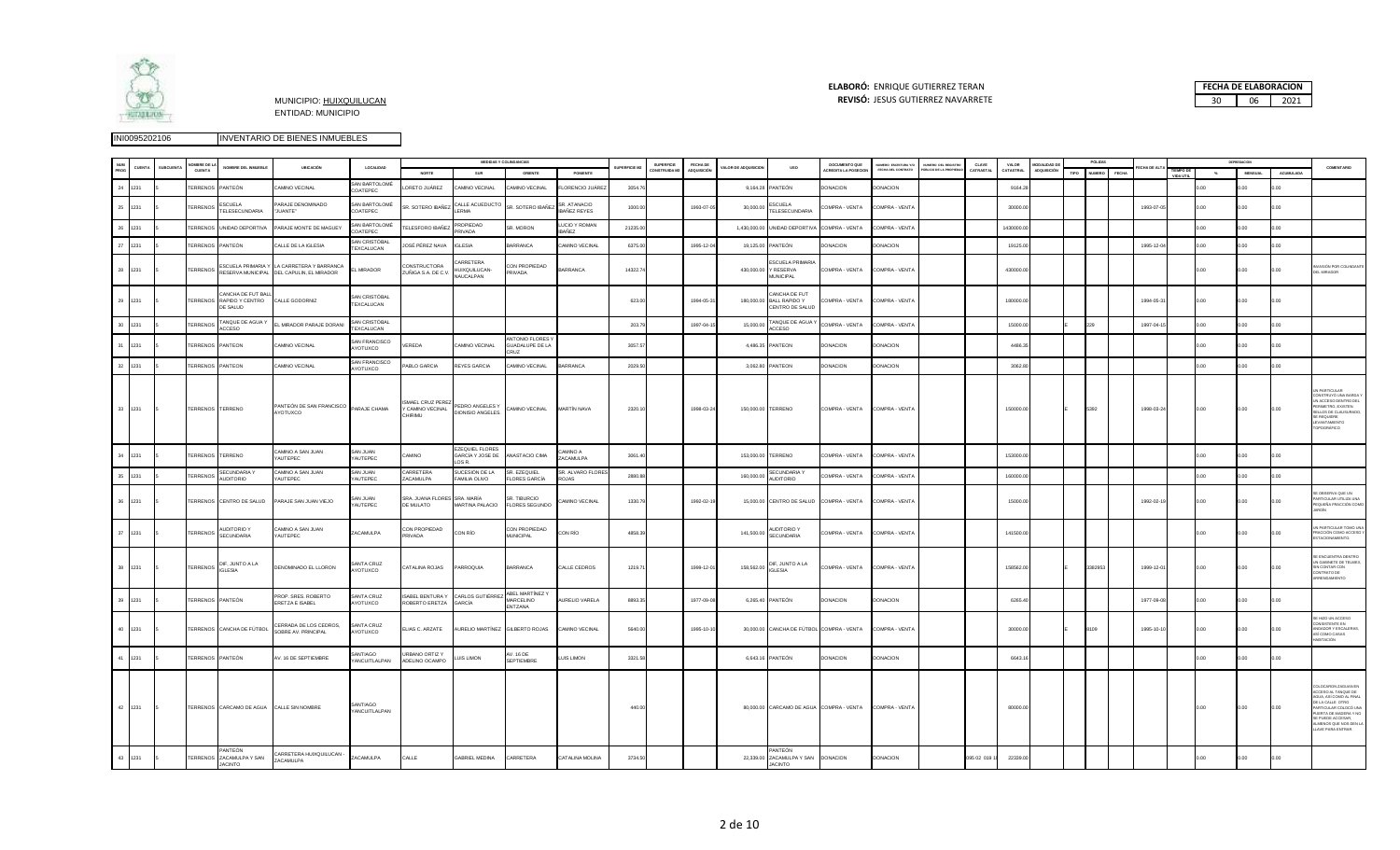

## **ELABORÓ:** ENRIQUE GUTIERREZ TERAN



|        |              | OMBRE DE L         |                                                                 |                                                |                                          |                                               |                                        | MEDIDAS Y COLINDANCIAS                     |                                       |                     | SUPERFICIE   | FECHA DE  |                    |                                                  | DOCUMENTO QUE              | NJMERO ESCRITURA YA | NUMERO DEL REGISTRO | CLAVE        | VALOR     | MODALIDAD D |      | PÓLIZAS |       |            |                        |      | DEPRESIACIO     |           |                                                                                                                                        |
|--------|--------------|--------------------|-----------------------------------------------------------------|------------------------------------------------|------------------------------------------|-----------------------------------------------|----------------------------------------|--------------------------------------------|---------------------------------------|---------------------|--------------|-----------|--------------------|--------------------------------------------------|----------------------------|---------------------|---------------------|--------------|-----------|-------------|------|---------|-------|------------|------------------------|------|-----------------|-----------|----------------------------------------------------------------------------------------------------------------------------------------|
|        | <b>CUENT</b> | <b>CUENTA</b>      | NOMBRE DEL INMUEBLE                                             | UBICACIÓN                                      | LOCALIDAD                                | NORTE                                         | SUR                                    | ORIENTE                                    | PONIENTE                              | <b>SUPERFICIE M</b> | CONSTRUIDA M | nousició  | ALOR DE ADQUISICIO | <b>USO</b>                                       | <b>ACREDITA LA POSECIO</b> | FECHA DEL CONTRAT   | BLICO DE LA PROPIE  | CATRASTAL    | CATASTRAL | ADQUISICIÓN | TIPO | NUMERO  | FECHA |            | TIEMPO DE<br>VIDA UTIL |      | <b>MENSUAL</b>  | ACUMULADA | COMENTARIO                                                                                                                             |
| 44     | 1231         | TERRENOS           | CAMPO DEPORTIVO                                                 | LA COMUNIDAD, PARAJE EL<br><b>MIRASOL</b>      | <b>ACAMULPA</b>                          | R. VICTOR OLIVO                               | <b>CAMINO PUBLICO</b><br><b>FCINAL</b> | SR. BARTOLO<br>:AMÍREZ                     | SR. MANUEL<br>SERRANO                 | 3699.00             |              | 2006-06-2 | 129,465.00         | CAMPO DEPORTIVO                                  | COMPRA - VENTA             | OMPRA - VENT        |                     | 095 02 048 2 | 129465.00 |             |      |         |       | 2006-06-23 |                        |      |                 | 00.0      |                                                                                                                                        |
|        | 45 1231      |                    | TERRENOS UNIDAD DEPORTIVA                                       | PROPIEDAD PARTICULAR                           | PALO SOLO                                | CON PROPIEDAD<br>PRIVADA                      | CON PROPIEDAD<br>PRIVADA               | BARRANCA                                   | CON PROPIEDAD<br><b>PRIVADA</b>       | 3552.08             |              |           |                    | 12,418.29 UNIDAD DEPORTIVA DONACION              |                            | <b>DONACION</b>     |                     |              | 12418.29  |             |      |         |       |            |                        | 0.00 | 0.00            | 0.00      | OBSERVA QUE LOS<br>OLINDANTES DE LA<br>ERRADA DE MIRLO LO<br>TÁN UTILIZANDO COM<br>RDÍN, ASÍ MISMO EXIST<br>INA CASA EN<br>ONTRUCCIÓN. |
| 46     | 1231         |                    | TERRENOS CAMPO DEPORTIVO                                        | AV PALO SOLO                                   | ALO SOLO                                 | ON PROPIEDAD<br>ACAVIR                        | CON PROPIEDAD<br><b>RIVADA</b>         | V. PALO SOLO                               | CALLE 14 DE<br>EBRERO                 |                     |              |           | 12.546.09          | CAMPO DEPORTIVO DONACION                         |                            | DONACION            |                     |              | 12546.09  |             |      |         |       |            |                        |      | 00              | n on      |                                                                                                                                        |
|        | 47 1231      | <b>TERRENOS</b>    | <b>MODULO</b><br><b>DMINISTRATIVO</b>                           | AV. TECAMACHALCO Y CALLE<br>GRANADOS           | L OLIVO                                  | JARDÍN DE NIÑOS                               | CALLE GRANADOS                         |                                            | V. TECAMACHALCO JARDIN DE NIÑOS       | 29.25               |              |           | 2,772.36           | <b>MODULO</b><br>ADMINISTRATIVO                  | COMPRA - VENTA             | COMPRA - VENT       |                     |              | 2772.36   |             |      |         |       |            |                        | 0.00 | 00              | 0.00      |                                                                                                                                        |
| 48     | 1231         | <b>TERRENOS</b>    | ESCUELA Y TANQUE<br>DE AGUA                                     | FRESNO                                         | EL OLIVO                                 | CON PROPIEDAD<br>PARTICULAR                   | CALLE FRESNO                           | V. TECAMACHALCO CON BARRANCA               |                                       | 6977.1              | 4519.66      |           | 665,047.64         | ESCUELA Y TANQUE<br>DE AGUA                      | <b>DONACION</b>            | <b>DONACION</b>     |                     |              | 665047.64 |             |      |         |       |            |                        | 00.0 | 00.             | 0.00      |                                                                                                                                        |
| 49     | 1231         | TERRENOS           | ANCHAS DE<br><b>ASQUET BALL</b>                                 | SABINO Y AV. TECAMACHALCO                      | EL OLIVO                                 | ALLE SABINO                                   | JARDIN DE NIÑOS                        | V. TECAMACHALCO                            | <b>LICONSA</b>                        | 520.00              |              | 1995-10-1 | 2.180.00           | <b>CANCHAS DE</b><br><b>BASQUET BALL</b>         | COMPRA - VENTA             | COMPRA - VENT       |                     |              | 2180.00   |             |      |         |       | 1995-10-1  |                        | 0.00 | 00 <sub>1</sub> | 0.00      |                                                                                                                                        |
| 50     | 1231         | TERRENOS           | SERVIDUMBRE<br>"INVADIDO"                                       | AV. EL OLIVO                                   | L OLIVO                                  | T. 7 MZ. 6                                    | T. 1 MZ. 10                            | EL OLIVO                                   | OMAS DEL SOL                          | 302.40              |              |           | 3,628.80           | SERVIDUMBRE<br>"INVADIDO"                        | DONACION                   | DONACION            |                     |              | 3628.80   |             |      |         |       |            |                        | 0.00 | .00             | 0.00      | WASIÓN AL 100% POR UN<br>RTICULAR, CASA<br><b>RITACIÓN</b>                                                                             |
|        | 51 1231      | TERRENOS TERRENO   |                                                                 | AV. EL OLIVO                                   | EL OLIVO                                 | T. 17 MZ. 1                                   | T. 18-A                                | EL OLIVO                                   | OMAS DEL SOL                          | 150.00              |              |           |                    | 1,000.00 TERRENO                                 | DONACION                   | DONACION            |                     |              | 1000.00   |             |      |         |       |            |                        | 0.00 | .00             | 0.00      | PARTICULAR OCUPA I<br>DIO COMO JARDÍN Y<br><b>OTACIONAMIENTO</b>                                                                       |
|        | 52 1231      |                    | TERRENOS CENTRO SOCIAL                                          | LT. 2 MZ. 876                                  | EDERAL<br><b>BUROCRÁTICA</b>             | T. 3 PROPIEDAD<br>PARTICULAR                  |                                        | IT 47 Y 1<br>PROPIEDAD<br><b>ARTICULAR</b> | <b>CAMINO</b>                         | 509.95              |              |           |                    | 10,000.00 CENTRO SOCIAL                          | DONACION                   | DONACION            |                     |              | 10000.00  |             |      |         |       |            |                        | 0.00 | 00.0            | 0.00      |                                                                                                                                        |
| $53 -$ | 1231         | TERRENOS MERCADO   |                                                                 | LT. 2 MZ. 875                                  | <b>FDERAL</b><br><b>UROCRÁTICA</b>       | T. 3 PROPIEDAD<br><b>RIVADA</b>               | AV. DEL PUEBLO                         | LT. 1 Y 64<br>PROPIEDAD<br>AOAVIRS         | CALLE SECRETARIA<br>DE LA PRESIDENCIA | 349.0               |              |           |                    | 500.00 MERCADO                                   | <b>DONACION</b>            | <b>DONACION</b>     |                     |              | 500.00    |             |      |         |       |            |                        | 0.00 | 00              | 000       |                                                                                                                                        |
| 54     | 1231         | <b>TERRENOS</b>    | PANTEÓN                                                         | SIN NOMBRE                                     | IESÚS DEL MONTE                          | LUIS HERNÁNDEZ                                | CALLE                                  | <b>SCUELA KINDER</b>                       | JORGE DE LA<br>ORRE                   | 1699.2              |              |           | 597375             | PANTEÓN                                          | DONACION                   | <b>DONACION</b>     |                     |              | 59737     |             |      |         |       |            |                        |      | . nn            | 0.00      |                                                                                                                                        |
|        | 55 1231      | <b>TERRENOS</b>    | ABSORBIDO POR<br>AUTOPISTA                                      | PERA                                           | <b>ESÚS DEL MONTE</b>                    | <b>BARRANCA</b>                               | CALLE PERA                             | LINDA CON LT. 36                           | INDA CON LTS. 32                      | 360.38              |              |           | 5,490.60           | ABSORBIDO POR<br><b>AUTOPISTA</b>                | DONACION                   | DONACION            |                     |              | 5490.60   |             |      |         |       |            |                        | 0.00 | 0.00            | 0.00      |                                                                                                                                        |
|        | 56 1231      |                    |                                                                 | TERRENOS RESERVA MUNICIPAL AV. JESÚS DEL MONTE | JESÚS DEL MONTE                          | AGUSTÍN PÉREZ<br>CAMPOS.                      | CALLE EUCALIPTO                        | CARMELO RICO                               | V. JESÚS DEL<br><b>MONTE</b>          | 107.50              |              |           | 2,150.00           | RESERVA<br><b>MUNICIPAL</b>                      | DONACION                   | DONACION            |                     |              | 2150.00   |             |      |         |       |            |                        |      | .00             |           | OBSERVA QUE ESTA<br>LOCADA UNA MALLA<br>BRIENDO TODA EL ÁRE<br><b>CUPÁNDOSE COMC</b><br><b>STACIONAMIENTO</b>                          |
| 57     | 1231         |                    | NO SE FORMALIZO L<br>TERRENOS DONACIÓN (NO<br><b>MUNICIPAL)</b> | AV. JESÚS DEL MONTE                            | <b>IESÚS DEL MONTE</b>                   | CONCEPCIÓN<br>PERA                            | JOSÉ GARCÍA                            | V. JESÚS DEL<br>MONTE                      | CONCEPCIÓN<br><b>ERA</b>              | 53.00               |              |           | 636.00             | NO SE FORMALIZO<br>LA DONACION (NO<br>MUNICIPAL) | <b>DONACION</b>            | DONACION            |                     |              | 636.0     |             |      |         |       |            |                        |      | 0.00            | 0.00      |                                                                                                                                        |
| 58     | 231          | TERRENOS           | TERRENO BALDIO                                                  | AV. JESÚS DEL MONTE                            | ESÚS DEL MONTE                           | ON PROPIEDAD<br>ANANR                         | CON PROPIEDAD<br>RIVADA                | ARRANCA                                    | V. JESÚS DEL<br><b>IONTE</b>          | 200.0               |              |           | 3,000.00           | TERRENO BALDIO                                   | <b>DONACION</b>            | <b>ONACION</b>      |                     |              | 3000.0    |             |      |         |       |            |                        |      |                 |           |                                                                                                                                        |
|        | 59 1231      | <b>TERRENOS</b>    | <b>AUDITORIO</b>                                                | COLONIA EXHACIENDA DE<br>JESÚS DEL MONTE       | ESÚS DEL MONTE                           | CON PROPIEDAD<br><b>RIVADA</b>                | CON PROPIEDAD<br>PRIVADA               | CON PROPIEDAD<br><b>RIVADA</b>             | CON PROPIEDAD<br>RIVADA               | 1500.00             |              |           | 150,000.00         | <b>AUDITORIO</b>                                 | COMPRA - VENTA             | COMPRA - VENTA      |                     |              | 150000.00 |             |      |         |       |            |                        | 0.00 | 0.00            | 0.00      |                                                                                                                                        |
| 60     | 1231         | TERRENOS TERRENO   |                                                                 | PARAJE LOMA CEBADA                             | XHACIENDA DE<br>ESÚS DEL MONTE           | CON PROPIEDAD<br>CLUB DE GOLF                 | CON PROPIEDAD<br>CLUB DE GOLF          | ALLE                                       | <b>ARRANCA</b>                        | 2021.92             |              |           | 180,180.16         | TERRENO                                          | DONACION                   | DONACION            |                     |              | 180180.16 |             |      |         |       |            |                        | 0.00 | 0.00            | 0.00      |                                                                                                                                        |
|        | 61 1231      |                    | TERRENOS TANQUE DE AGUA                                         | CALLE DURAZNO                                  | LOMA DEL CARMEN KINDER                   |                                               | ANDADOR                                | CON PROPIEDAD<br><b>RIVADA</b>             | (INDER Y LT. 2 MZ.                    | 450.23              |              |           | 4,904.00           | TANQUE DE AGUA                                   | <b>DONACION</b>            | DONACION            |                     |              | 4904.00   |             |      |         |       |            |                        | OO C | 00.0            | 0.00      |                                                                                                                                        |
| 62     | 1231         | TERRENOS           | ANCHA DE<br>ASOUFT BALL                                         | T. 11 MZ. D                                    | OMA DEL CARMEN                           | CALLE CEREZO                                  | NDADOR                                 | CON PROPIEDAD<br><b>RIVADA</b>             | ALLE SIN NOMBRE                       | 150.00              |              |           | 3,000.00           | <b>CANCHA DE</b><br><b>BASQUET BALI</b>          | COMPRA - VENTA             | OMPRA - VENT        |                     |              | 3000.00   |             |      |         |       |            |                        |      |                 |           |                                                                                                                                        |
| $63 -$ | 1231         | <b>TERRENOS</b>    | PANTEON                                                         | AGUILAS                                        | <b>SAN FERNANDO</b>                      | ALLE<br><b>IUIXQUILUCAN</b>                   | CON PROPIEDAD<br>PRIVADA               | CON CERRADA<br>HUIXQUILUCAN                | ALLE AGUILAS                          | 5425.00             |              |           | 18,288.00          | PANTEON                                          | DONACION                   | DONACION            |                     |              | 18288.00  |             |      |         |       |            |                        | 0.00 | 00 <sub>1</sub> | 0.00      |                                                                                                                                        |
|        | 64 1231      | TERRENOS AUDITORIO |                                                                 | <b>MUNICIONES</b>                              | SAN FERNANDO                             | T. 23 Y 24                                    | LT. 21                                 | T. 2 Y 3                                   | ALLE MUNICIONES                       | 398.48              |              |           |                    | 600,000.00 AUDITORIO                             | COMPRA - VENTA             | COMPRA - VENTA      |                     |              | 600000.00 |             |      |         |       |            |                        | 0.00 | 00.0            | 0.00      |                                                                                                                                        |
|        | 65 1231      |                    | TERRENOS AREA VERDE                                             | CALLE DE LA AMARGURA, EL<br>MORAL Y EL JAZMIN  | L JAZMIN                                 | FRACC. EL MORAL Y CON PROPIEDAD<br>PARTICULAR | CON PROPIEDAD<br>PARTICULAR            | ROPIEDAD<br>PARTICULAR LT. 2.              | ALLE DE LA<br>AMARGURA                | 11723.30            |              |           |                    | 23,097.00 AREA VERDE                             | <b>DONACION</b>            | <b>DONACION</b>     |                     |              | 23097.00  |             |      |         |       |            |                        | 0.00 | .00.            | 0.00      | <b>ASIÓN POR PARTE DEL</b><br>IDENCIAL LAS GALIAS Y<br>L CLUB IRLANDES DE                                                              |
|        | 66 1231      | <b>TERRENOS</b>    | AREA VERDE Y<br>PARQUE                                          | AV. LOMAS DEL JAZMIN                           | ALCONES DE LA<br><b>ERRADURA</b>         | CALLE SIERRA<br>MADRE                         | CALLE MONTE<br>AJUSCO                  | AV. LOMAS DEL<br><b>AZMIN</b>              | CALLE SIERRA<br><b>IADRE</b>          | 5414.50             |              |           | 43,316.00          | AREA VERDE Y<br>PARQUE                           | DONACION                   | DONACION            |                     |              | 43316.00  |             |      |         |       |            |                        | 0.00 | 0.00            | 0.00      |                                                                                                                                        |
|        | 67 1231      |                    | TERRENOS AREA VERDE                                             | AV. LOMAS DEL JAZMIN                           | RACC. BALCONES<br>DE LA HERRADURA JAZMIN | V. LOMAS DEL                                  | MONTE HIMALAYA                         | T. S/N MZ. 5                               | AREA DE DONACION                      | 720.00              |              |           |                    | 8,761.76 AREA VERDE                              | DONACION                   | DONACION            |                     |              | 8761.76   |             |      |         |       |            |                        | ነ ሰሰ | 00              | 0.00      |                                                                                                                                        |
|        | 68 1231      |                    | TERRENOS AREA VERDE                                             | LT. 1 MZ. 9                                    | FRACC. BALCONES<br>DE LA HERRADURA       | MONTE PARNASO                                 | MINA DE PALO SOLO LT. 1 MZ. 9          |                                            | <b>IINA DE PALO SOLO</b>              | 4440.00             |              |           |                    | 8,880.00 AREA VERDE                              | DONACION                   | <b>DONACION</b>     |                     |              | 8880.00   |             |      |         |       |            |                        |      |                 |           | NSTRUCCIÓN DE UN<br><b>ICIO "DESARROLLI</b>                                                                                            |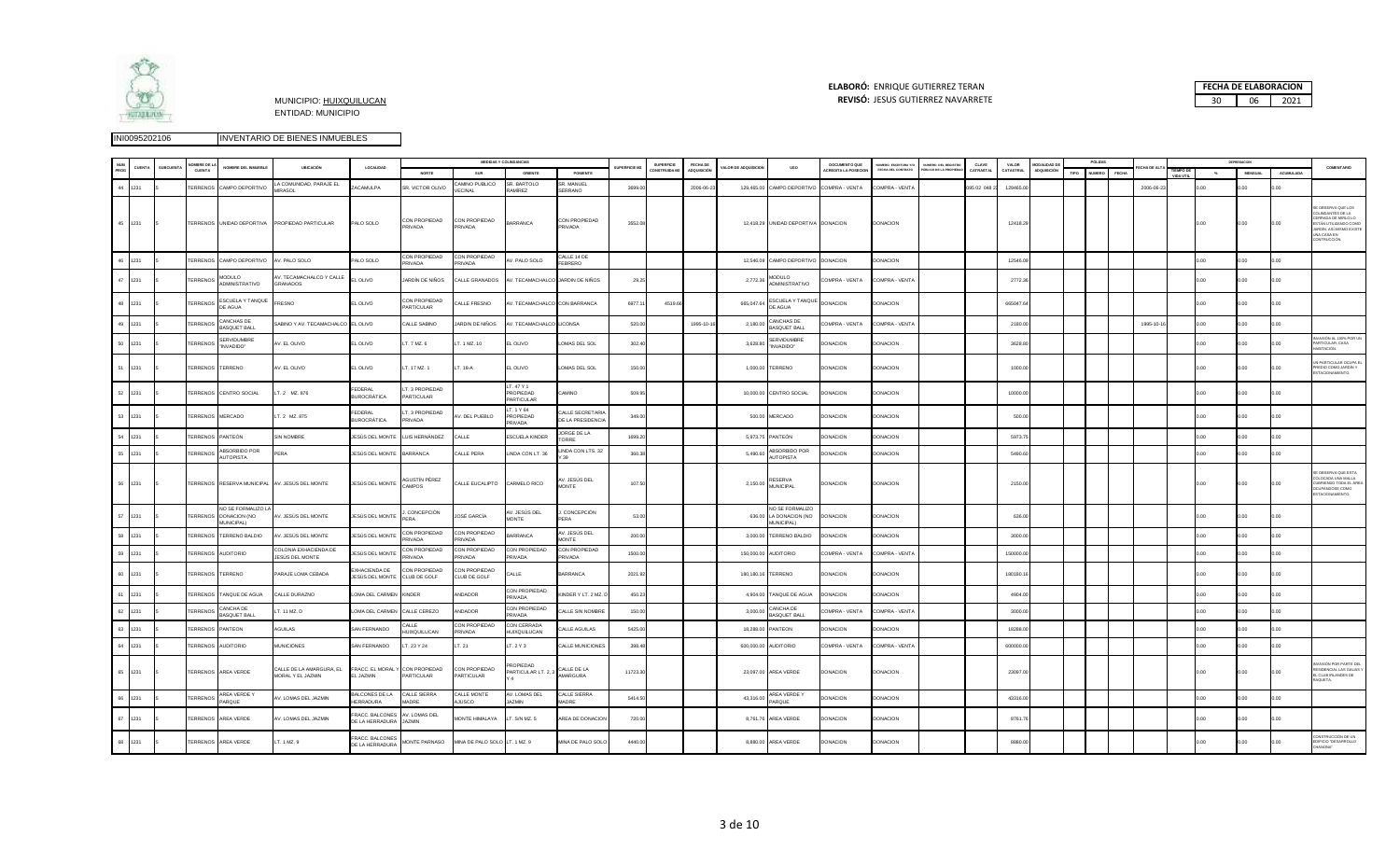

# **ELABORÓ:** ENRIQUE GUTIERREZ TERAN



| <b>NUM</b> |         |                | <b>VOMBRE DE LA</b> |                                                 |                                                     |                                                       |                                      |                                                | MEDIDAS Y COLINDANCIAS                                                    |                                   |                      | <b>SUPERFICIE</b> | FECHA DE           |                    |                                                  | DOCUMENTO QUE               | NUMERO ESCRITURA Y/C | NUMERO DEL REGISTRO   | <b>CLAVE</b> | VALOR     | <b>MODALIDAD DE</b> |      | PÓLIZAS       |              |                        |       | DEPRESIACIO    |           |                                                                                                                                                         |
|------------|---------|----------------|---------------------|-------------------------------------------------|-----------------------------------------------------|-------------------------------------------------------|--------------------------------------|------------------------------------------------|---------------------------------------------------------------------------|-----------------------------------|----------------------|-------------------|--------------------|--------------------|--------------------------------------------------|-----------------------------|----------------------|-----------------------|--------------|-----------|---------------------|------|---------------|--------------|------------------------|-------|----------------|-----------|---------------------------------------------------------------------------------------------------------------------------------------------------------|
| PROG       | CUENTA  | <b>SUBCUEN</b> | CUENTA              | NOMBRE DEL INMUEBLE                             | UBICACIÓN                                           | LOCALIDAD                                             | NORTE                                | SUR                                            | ORIENTE                                                                   | PONIENTE                          | <b>IUPERFICIE MI</b> | CONSTRUIDA M      | <b>ADQUISICIÓN</b> | ALOR DE ADQUISICIO | <b>USO</b>                                       | <b>ACREDITA LA POSECION</b> | FECHA DEL CONTRATO   | ÚBLICO DE LA PROPIEDA | CATRASTAL    | CATASTRAL | ADQUISICIÓN         | TIPO | <b>NUMERO</b> | <b>FECHA</b> | TIEMPO DE<br>VIDA UTIL | $-26$ | <b>MENSUAL</b> | ACUMULADA | COMENTARIO                                                                                                                                              |
|            | 69 1231 |                |                     | TERRENOS AREA VERDE                             | BOSQUE DE QUIROGA                                   | FRACC, 2DA, SECC<br><b>BOSQUES DE LA</b><br>HERRADURA | RÍO HONDO                            | 22, 23 MZ. 27                                  | LT. 27 MZ. 25 Y 1, 21, PASEO BOSQUE DE COL. FEDERAL<br>QUIROGA            | <b>BUROCRÁTICA</b>                | 15889.59             |                   |                    |                    | 33,779.00 AREA VERDE                             | <b>DONACION</b>             | <b>DONACION</b>      |                       |              | 33779.00  |                     |      |               |              |                        | 0.00  | 0.00           |           | ASIÓN POR EL<br>ROPIETARIO DE LA CASA<br>.52. AL FINAL DE LA<br>ALLE SRIA, COMUNIC, Y<br>O, EXISTEN<br>ROXIMADAMENTE 30<br>VIENDAS EN<br>XIMADAMENTE 70 |
|            | 70 1231 |                |                     | TERRENOS AREA VERDE                             | PASEO BOSQUE DE QUIROGA                             | RACC 2DA SECC<br>BOSQUES DE LA<br>HERRADURA           | BOSQUE DE<br>QUIROGA                 | LT. 5, 6, 7, 8, 9, 10, 11<br>MZ. 35.           | BOSQUE DE<br>JIQUILPAN Y LTS. 17,<br>16, 18, Y 21                         | PASEO BOSQUE DE<br>QUIROGA        | 8880.96              |                   |                    |                    | 71,047.68 AREA VERDE                             | <b>DONACION</b>             | DONACION             |                       |              | 71047.68  |                     |      |               |              |                        | 0.00  | .00            |           | SIÓN POR EL<br>ROPIETARIO DE LA CASA<br>O. 49, LO UTILIZA COMO                                                                                          |
|            | 71 1231 |                |                     | TERRENOS BARRANCA                               | PASEO BOSQUE DE QUIROGA BOSQUES DE LA               | FRACC. 2DA. SECC.<br>HERRADURA                        | PASEO BOSQUE DE PASEO DEL<br>QUIROGA | MAYORAZGO                                      | LTS. DEL 10 AL 19 DE LTS. 7, 8, 9, 10, 11, 1<br>LA MZ. XXXIV              | Y 13 MZ. XXIX                     | 27621.22             |                   |                    |                    | 55,242.00 BARRANCA                               | <b>DONACION</b>             | <b>DONACION</b>      |                       |              | 55242.00  |                     |      |               |              |                        | 0.00  | 0.00           |           | ASIÓN APROX, 2.000 M2<br>OR UN PARTICULAR Y<br>OLINDANTES DE LA CALLE<br>AYORAZGO LTS. 15, 16, 17,<br>18, 19 Y 20 MZ.34.                                |
|            | 72 1231 |                |                     | TERRENOS BARRANCA                               | BOSQUE DE QUIROGA                                   | FRACC. BOSQUES<br>DE LA HERRADURA<br>2DA. SECC.       | BOSQUE DE<br>QUIROGA                 | QUIROGA                                        | PASEO BOSQUE DE LTS. DEL 1 AL 10 DE LT. 24, 26, 27, 28, 29<br>LA MZ. XLIV | MZ. XXXVIII                       | 17238.88             |                   |                    |                    | 34,478.00 BARRANCA                               | <b>DONACION</b>             | <b>DONACION</b>      |                       |              | 34478.00  |                     |      |               |              |                        | 0.00  | 00             |           | PROPIETARIO DE LA<br>ASA NO. 65 TIENE UNA<br>VASIÓN APROX. 600 M2.                                                                                      |
|            | 73 1231 |                |                     |                                                 | TERRENOS BALDIO, AREA VERDE PASEO DEL MAYORAZGO     | RACC. 2DA SECC.<br>BOSQUES DE LA<br>HERRADURA         | PASEO DEL<br>MAYORAZGO               | PASEO DEL<br>MAYORAZGO                         | CAMELLON                                                                  | CAMELLON                          | 1939.00              |                   |                    | 15,512.00          | BALDIO, AREA<br>VERDE                            | <b>DONACION</b>             | <b>DONACION</b>      |                       |              | 15512.00  |                     |      |               |              |                        |       |                |           |                                                                                                                                                         |
|            | 74 1231 |                |                     |                                                 | TERRENOS BALDIO, AREA VERDE PASEO DEL MAYORAZGO     | RACC. 2DA. SECC.<br>BOSQUES DE LA<br>HERRADURA        | PASEO DEL<br>MAYORAZGO               | BOSQUE DEL<br><b>MORRO</b>                     | LT. 12, MZ. 19                                                            | LT. 19 MZ. 18                     | 2814.00              |                   |                    | 22,512.00          | BALDIO, AREA<br>VERDE                            | <b>DONACION</b>             | <b>DONACION</b>      |                       |              | 22512.00  |                     |      |               |              |                        | ი იი  |                |           | <b>ORIUM MITRO</b><br>ONSTRUIDO DENTRO DE<br>ERIMETRO POR LA CASA                                                                                       |
|            | 75 1231 |                |                     |                                                 | TERRENOS BALDIO, AREA VERDE PASEO DEL MAYORAZGO     | RACC. 2DA. SECC<br>BOSQUES DE LA<br>HERRADURA         | PASEO DEL<br>MAYORAZGO               | PASEO DEL<br>MAYORAZGO                         | CAMELLON                                                                  | CAMELLON                          | 1396.00              |                   |                    | 11,168.00          | BALDIO, AREA<br>VERDE                            | <b>DONACION</b>             | <b>DONACION</b>      |                       |              | 11168.00  |                     |      |               |              |                        | 0.00  | 00             | n on      |                                                                                                                                                         |
|            | 76 1231 |                |                     |                                                 | TERRENOS BALDIO, AREA VERDE PASEO BOSQUE DE QUIROGA | FRACC. 2DA. SECC<br><b>BOSQUES DE LA</b><br>HERRADURA | RÍO HONDO                            | PASEO BOSQUE DE LT. 2, MZ. XLII<br>QUIROGA     |                                                                           | LT. 3, MZ. XLII                   | 547.66               |                   |                    |                    | 4,381.28 BALDIO, AREA<br>VERDE                   | <b>DONACION</b>             | <b>DONACION</b>      |                       |              | 4381.28   |                     |      |               |              |                        | 0.00  | 00             |           | PROPIETARIO DE LA<br>ASA NO. 152 COLOCÓ UN<br><b>IGUAN EN SU TOTALIDAD</b><br>E LA RESERVA, Y LO<br>CUPA COMO JARDÍN Y                                  |
|            | 77 1231 |                |                     | TERRENOS AREA VERDE                             | BOSQUE DE QUIROGA                                   | FRACC, 2DA, SECC<br><b>BOSQUES DE LA</b><br>HERRADURA | CERRADA BOSQUE<br>DE PARACHO         | PASEO BOSQUE DE<br>QUIROGA                     | LT. 4 MZ. XXXII                                                           | LT. 5, MZ. XXXII                  | 742.56               |                   |                    |                    | 5,940.40 AREA VERDE                              | DONACION                    | <b>DONACION</b>      |                       |              | 5940.40   |                     |      |               |              |                        |       |                |           | PROPIETARIO DE LA<br>SA NO. 29, COLOCÓ UN<br>ALLA ALREDEDOR DE<br>ODO EL PREDIO,<br>ENIENDO UNA INVASIÓN<br>EL 100%.                                    |
|            | 78 1231 |                |                     | TERRENOS BALDIO EN RENTA                        | CERRADA BOSQUE DE<br>PARACHO                        | FRACC. 2DA. SECC.<br>BOSQUES DE LA<br>HERRADURA       | RÍO HONDO                            | CERRADA BOSQUE LT. 9, MZ. XXXIII<br>DE PARACHO |                                                                           | T. 10, MZ. XXXIII                 | 455.60               |                   |                    |                    | 4,480.00 BALDIO EN RENTA DONACION                |                             | <b>DONACION</b>      |                       |              | 4480.00   |                     |      |               |              |                        | 0.00  | 0.00           |           | PROPIETARIO DE LA<br>ASA NO. 20, INVADIÓ LA<br>ESERVA CON UNA<br>ANCHA DE TENIS AL 100%                                                                 |
|            | 79 1231 |                |                     | TERRENOS AREA VERDE CON                         | PASEO BOSQUE DE QUIROGA                             | RACC. 2DA. SECC.<br><b>BOSQUES DE LA</b><br>HERRADURA | CERRADA BOSQUE<br>DE PARACHO         | PASEO BOSQUE DE LT. 19 MZ. XXXII<br>QUIROGA    |                                                                           | T. 9, 10 Y 11 MZ.                 | 906.12               |                   |                    |                    | 7,248.96 AREA VERDE CON<br>ANDADOR               | <b>DONACION</b>             | <b>DONACION</b>      |                       |              | 7248.96   |                     |      |               |              |                        | 0.00  | 00             |           |                                                                                                                                                         |
| 80         | 1231    |                | TERRENOS BALDIO     |                                                 | SOBRE AV. PALO SOLO                                 | CENTRO URBANO<br>LA HERRADURA                         | V. PALO SOLO                         | FRACC. PALMAS<br>LTAS                          | FRACCIONAMIENTO                                                           | FRACCIONAMIENTC                   | 720.61               |                   |                    |                    | BALDIO                                           | DONACION                    | <b>DONACION</b>      |                       |              |           |                     |      |               |              |                        | 0.00  | no             | 200       |                                                                                                                                                         |
| 81         | 1231    |                | TERRENOS            | AREA VERDE Y<br>ARQUE                           | BOSQUE DE GRANADOS                                  | FRACC. BOSQUES<br>DE LAS LOMAS                        | T. 13 MZ. 86                         | T. 17 MZ. 86 LT. 18-                           | <b>BOSQUE DE</b><br><b>GRANADOS</b>                                       | PASEO DE LOS<br>AHUEHUETES        | 4335.57              |                   |                    | 108,748.83         | AREA VERDE Y<br>PARQUE                           | <b>DONACION</b>             | DONACION             |                       |              | 108748.83 |                     |      |               |              |                        | 100   |                |           |                                                                                                                                                         |
| 82         | 1231    |                | TERRENOS            | ARQUE                                           | BOSQUE DE AMBUES                                    | FRACC. BOSQUES<br>DE LAS LOMAS                        | <b>SOSQUE DE</b><br>ALERCES          | CON PROPIEDAD<br>PARTICULAR                    | <b>BOSQUE DE</b><br>ALERCES                                               | LT. 1-A MZ. 83                    | 7828.1               |                   |                    |                    | 174,220.00 PARQUE                                | <b>ONACION</b>              | DONACION             |                       |              | 174220.00 |                     |      |               |              |                        | 00.0  | 00             | 00        |                                                                                                                                                         |
| 83         | 1231    |                |                     | TERRENOS AREA VERDE                             | BOSQUE DE BALSAS                                    | FRACC. BOSQUES<br>DE LAS LOMAS                        | <b>BOSQUE DE</b><br>CEDROS           | BOSQUE DE<br><b>SRANADOS</b>                   | BOSQUE DE BALSAS LT. 1 MZ. 47                                             |                                   | 2949.18              |                   |                    |                    | 64,882.00 AREA VERDE                             | <b>DONACION</b>             | <b>DONACION</b>      |                       |              | 64882.00  |                     |      |               |              |                        | 0.00  | 00             |           | <b>KISTE UNA RESIDENCIA</b><br>POR EL PROPIETARIO<br><b>NZLIR</b>                                                                                       |
| 84         | 1231    |                | <b>TERRENOS</b>     | NO LOCALIZADO<br>ABSORVIDO POR<br><b>ALIDAD</b> | BOSQUE PALMA DE DATIL                               | FRACC. BOSQUES<br>DE LAS PALMAS                       | CON PROPIEDAD<br><b>RIVADA</b>       | CON PROPIEDAD<br>RIVADA                        | CON PROPIEDAD<br>PARTICULAR                                               | BOSQUE PALMA DE<br>DATIL          | 1482.41              |                   |                    | 19,271.00          | NO LOCALIZADO<br>ABSORVIDO POR<br><b>JALIDAD</b> | <b>DONACION</b>             | <b>DONACION</b>      |                       |              | 19271.00  |                     |      |               |              |                        | 0.00  | 00.            | ı oo      |                                                                                                                                                         |
| 85         | 1231    |                | <b>FRRENOS</b>      | TANQUE DE AGUA                                  | BOSQUE PALMA REAL                                   | FRACC. BOSQUES<br>DE LAS PALMAS                       | ALMA REAL                            | r. 19, MZ. 11                                  | BOSQUE PALMA<br>FAI.                                                      | CON PROPIEDAD<br><b>ARTICULAR</b> | 153.44               |                   |                    |                    | 3,190.86 TANQUE DE AGUA                          | DONACION                    | DONACION             |                       |              | 3190.86   |                     |      |               |              |                        | n oo  | 00             |           |                                                                                                                                                         |
|            | 86 1231 |                | TERRENOS BALDIO     |                                                 | BOSQUE PALMA DE DATIL                               | FRACC. BOSQUES<br>DE LAS PALMAS                       | CON PROPIEDAD<br>PARTICULAR          | CON PROPIEDAD<br>PARTICULAR                    | BOSQUE PALMA DE<br>DATIL                                                  |                                   | 11023.47             |                   |                    |                    | 11,575.00 BALDIO                                 | <b>DONACION</b>             | DONACION             |                       |              | 11575.00  |                     |      |               |              |                        |       |                |           |                                                                                                                                                         |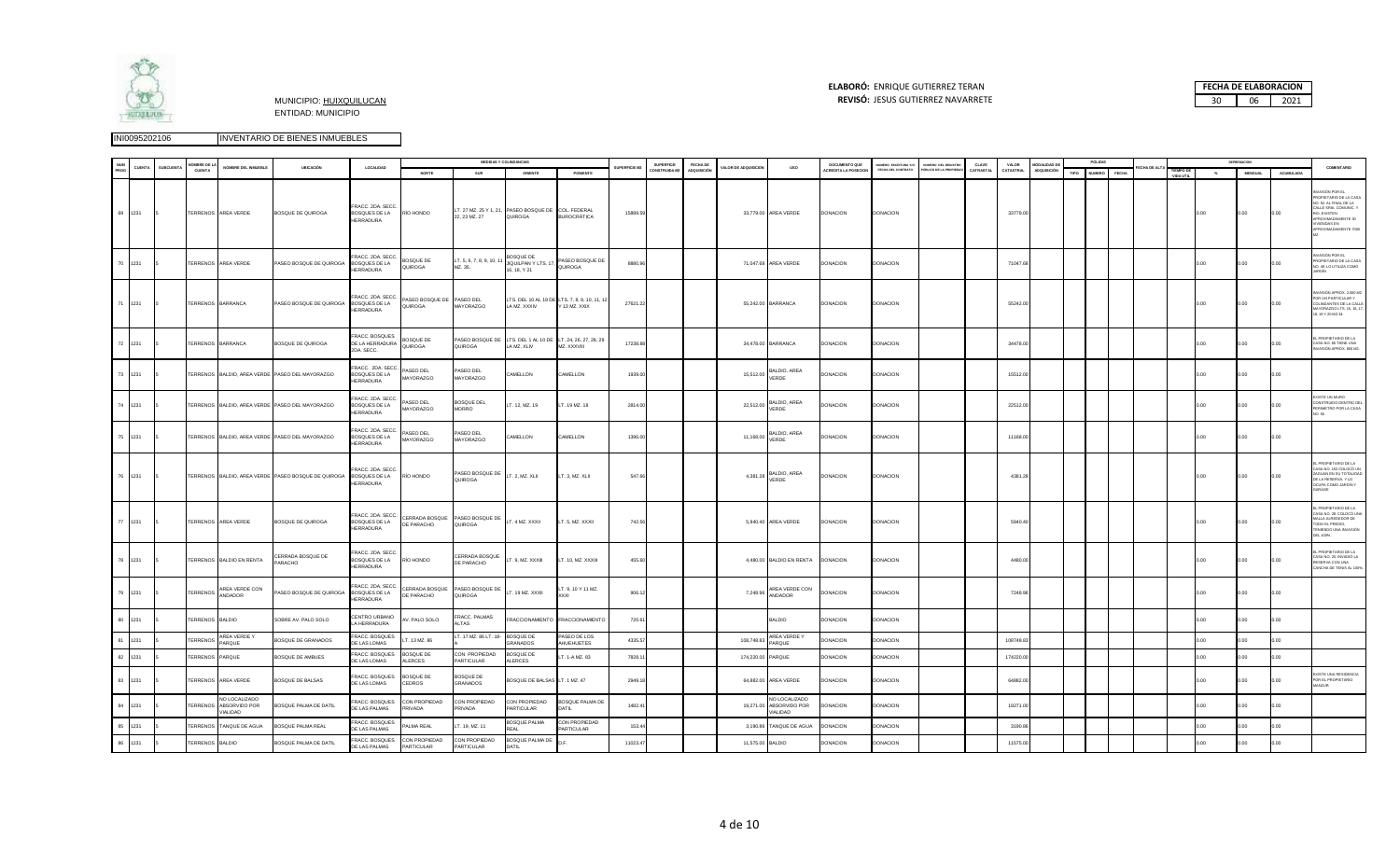

## **ELABORÓ:** ENRIQUE GUTIERREZ TERAN



|     |          | MBRE DE I         |                                                                                 |                           |                                     |                                                   |                                           | MEDIDAS Y COLINDANCIAS             |                                                    |              | SUPERFICIE  | FECHA DE    |                    |                                                                         | DOCUMENTO QUE      |                                           |                                           | CLAVE         | VALOR     | MODALIDAD F        |      | PÓLIZAS       |       |                        |       | DEPRESIACION   |           |                                                                                                                    |
|-----|----------|-------------------|---------------------------------------------------------------------------------|---------------------------|-------------------------------------|---------------------------------------------------|-------------------------------------------|------------------------------------|----------------------------------------------------|--------------|-------------|-------------|--------------------|-------------------------------------------------------------------------|--------------------|-------------------------------------------|-------------------------------------------|---------------|-----------|--------------------|------|---------------|-------|------------------------|-------|----------------|-----------|--------------------------------------------------------------------------------------------------------------------|
|     |          | CUENTA            | NOMBRE DEL INMUEBLE                                                             | UBICACIÓN                 | LOCALIDAD                           | NORTE                                             | SUR                                       | ORIENTE                            | PONIENTE                                           | SUPERFICIE M | ONSTRUIDA N | ADQUISICIÓN | ALOR DE ADQUISICIO | <b>USO</b>                                                              | CREDITA LA POSECIO | UMERO ESCRITURA Y/C<br>FECHA DEL CONTRATO | UMERO DEL REGISTRO<br>LICO DE LA PROPIEDA | CATRASTA      | CATASTRAL | <b>IDQUISICIÓN</b> | TIPO | <b>NUMERO</b> | FECHA | 'IEMPO DE<br>VIDA UTIL | $-26$ | <b>MENSUAL</b> | ACUMULADA | COMENTARIO                                                                                                         |
|     | 87 1231  | <b>TERRENOS</b>   | ARDIN, POR<br>RELOTIFICACION YA<br>NO ES PROP. MPAL.<br><b>DONACIÓN ESTATAL</b> | BOSQUE PALMA CRIOLLA      | FRACC, BOSQUES<br>DE LAS PALMAS     | BOSQUE PALMA<br><b>BRAVA</b>                      | D.F.                                      | BOSQUE PALMA<br><b>BRAVA</b>       |                                                    | 290.70       |             |             | 3,779.00           | ARDIN, POR<br>RELOTIFICACION Y.<br>NO ES PROP. MPAL.<br>DONACION ESTATA | <b>DONACION</b>    | <b>DONACION</b>                           |                                           |               | 3779.00   |                    |      |               |       |                        | 0.00  | 00.0           | 00.0      |                                                                                                                    |
| 88  | 1231     |                   | TERRENOS TANQUE Y OFICINAS                                                      | DEL RELOJ                 | FRACC. RINCONADA<br>DE LA HERRADURA | CON PROPIEDAD<br>RIVADA LT. 21 MZ.                | CON PROPIEDAD<br>PRIVADA LT. 22 MZ.       | CALLE DEL RELOJ                    | ON PROPIEDAD<br><b>ARTICULAR</b>                   | 232.58       |             |             |                    | 3,985.00 TANQUE Y OFICINAS DONACION                                     |                    | <b>DONACION</b>                           |                                           |               | 3985.00   |                    |      |               |       |                        | 00    | 00             |           | ASIÓN POR EL<br>ROPIETARIO DE LA CASA                                                                              |
|     | 89 1231  | <b>TERRENOS</b>   | AREA VERDE<br><b>VVADIDA</b>                                                    | DEL RELOJ Y PROP. PRIVADA | DE LA HERRADURA PRIVADA             | FRACC. RINCONADA CON PROPIEDAD                    | CON LT. E MZ. XV                          | CON PROPIEDAD<br><b>PARTICULAR</b> | CON PROPIEDAD<br>PRIVADA                           | 1880.44      |             |             | 4,950.00           | AREA VERDE<br><b>INVADIDA</b>                                           | DONACION           | DONACION                                  |                                           |               | 4950.00   |                    |      |               |       |                        | 0.00  | .00            |           | OPIETARIOS DE LOS LTS.<br>. 3, 4, 5 Y 8, INVADEN UNA<br>CIÓN                                                       |
| 90  | 1231     | TERRENOS          | <b>IARDIN</b>                                                                   | COLINDA CON PUENTE        | FRACC. LOMAS<br>NAHLIAC.            | ONA FEDERAL                                       |                                           | <b>UENTE</b>                       | <b>NO Y ZONA</b><br>FEDERAL                        | 344.4        |             |             | 5,325.00           | <b>JARDIN</b>                                                           | <b>ONACION</b>     | <b>ONACION</b>                            |                                           |               | 5325.00   |                    |      |               |       |                        | 00    | .00            |           |                                                                                                                    |
| 91  | 1231     | TERRENOS          | ARDIN, MODULO DE<br>POLICIA                                                     | NAHUAC                    | RACC. LOMAS<br>ANAHLIAC.            | CALLE ANAHUAC                                     | ALLE ECONOMIA<br>V. UNIVERSIDAD           | CALLE ANAHUAC                      | ALLE ANAHUAC                                       | 2260.80      |             |             | 27,120.00          | ARDIN, MODULO D<br>POLICIA                                              | DONACION           | DONACION                                  |                                           |               | 27120.00  |                    |      |               |       |                        | .00   |                |           | ASIÓN POR LA<br>OLOCACIÓN DE UN<br>ABINETE DE TELMEX                                                               |
|     | 92 1231  | <b>TERRENOS</b>   | AREA VERDE Y<br>ARQUE                                                           | DE DERECHO                | FRACC. LOMAS<br>NAHUAC              | T. 1 Y MZ. 2                                      | V. LOMAS<br>NAHUAC                        | ZONA FEDERAL RIC                   | CALLE DERECHO                                      | 382.59       |             |             | 4,591.00           | AREA VERDE Y<br>PARQUE                                                  | DONACION           | <b>DONACION</b>                           |                                           |               | 4591.00   |                    |      |               |       |                        | 00    | 00.            |           |                                                                                                                    |
| 93  | 1231     | <b>TERRENOS</b>   | BALDIO BARRANCA                                                                 | ODONTOLOGÍA               | RACC. LOMAS<br>NAHUAC               | CON PROPIEDAD<br><b>ARTICULAR</b>                 | DDONTOLOGÍA                               | ON PROPIEDAD<br><b>PARTICULAR</b>  | CON PROPIEDAD<br><b>ARTICULAR</b>                  | 18428.04     |             |             | 36,841.00          | <b>BALDIO BARRANCA</b>                                                  | <b>DONACION</b>    | <b>DONACION</b>                           |                                           |               | 36841.00  |                    |      |               |       |                        |       | $00 -$         |           |                                                                                                                    |
|     | 94 1231  |                   | TERRENOS BALDIO AREA VERDE DE DERECHO                                           |                           | FRACC. LOMAS<br>ANAHUAC             | ZONA FEDERAL                                      | CALLE DE DERECHO LT. 33 MZ. 2             |                                    | PUENTE                                             | 540.20       |             |             |                    | 6,842.00 BALDIO AREA VERDE DONACION                                     |                    | DONACION                                  |                                           |               | 6842.00   |                    |      |               |       |                        | .00   | .00            |           | PROPIETARIO DE LA<br>ASA NO. 66, LO UTILIZA<br>OMO ACCESO Y GARAGE<br>ADIENDO EL 50%.                              |
| 95  | 1231     |                   | TERRENOS BALDIO AREA VERDE                                                      | DE DERECHO                | FRACC. LOMAS<br><b>NAHUAC</b>       |                                                   | CALLE DE DERECHO                          | PUENTE                             | T. 1 MZ. 17                                        | 611.54       |             |             | 7410.00            | <b>BALDIO AREA VERDE DONACION</b>                                       |                    | DONACION                                  |                                           |               | 7410.00   |                    |      |               |       |                        | 00    | 00             |           |                                                                                                                    |
| 96  | 1231     | TERRENOS          | <b>BARRANCA</b>                                                                 | V. UNIVERSIDAD            | RACC, LOMAS<br>NAHUAC               | V. UNIVERSIDAD                                    | CON PROPIEDAD<br><b>ARTICULAR</b>         | V. UNIVERSIDAD                     | T. 2 MZ. 13 H                                      | 12898.1      |             |             | 154,778.00         | ARRANCA                                                                 | <b>ONACION</b>     | <b>ONACION</b>                            |                                           |               | 154778.00 |                    |      |               |       |                        | 00    | 00             |           |                                                                                                                    |
|     | 97 1231  | TERRENOS BARRANCA |                                                                                 | AV. LOMAS ANAHUAC         | FRACC. LOMAS<br>ANAHUAC             | AV. LOMAS<br>ANAHUAC                              | CON PROPIEDAD<br>PARTICULAR               | T. 14 Y 1 MZ. 6                    | CON PROPIEDAD<br>PARTICULAR                        | 11931.74     |             |             |                    | 143,181.00 BARRANCA                                                     | <b>DONACION</b>    | DONACION                                  |                                           | 095 10 631 01 | 143181.00 |                    |      |               |       |                        | 0.00  | 00.            | 0.00      | SR. LUIS MESA, PUSO UN<br>VERO EN UNA<br>SUPERFICIE APROXIMADA<br>E 2000 M2.                                       |
|     | 98 1231  | TERRENOS BARRANCA |                                                                                 | CON PUENTE                | FRACC. LOMAS<br>NAHUAC              | ONA FEDERAL Y<br><b>OLINDANCIA</b><br>ARTICULAR   | ZONA FEDERAL                              | CON PROPIEDAD<br><b>PARTICULAR</b> | UENTE                                              | 5264.24      |             |             |                    | 39,171.00 BARRANCA                                                      | <b>DONACION</b>    | DONACION                                  |                                           |               | 39171.00  |                    |      |               |       |                        |       | 00             |           |                                                                                                                    |
|     | 99 1231  | TERRENOS BARRANCA |                                                                                 | COLINDANCIA PARTICULAR    | FRACC. LOMAS<br>NAHLIAC.            | CON PROPIEDAD<br>ARTICULAR                        | ZONA FEDERAL Y/C<br><b>FSTATAL</b>        | T. 1,2,3                           | CON PROPIEDAD<br>ARTICULAR                         | 4592.14      |             |             | 54,746.00          | BARRANCA                                                                | <b>DONACION</b>    | DONACION                                  |                                           |               | 54746.00  |                    |      |               |       |                        |       | 0O             |           |                                                                                                                    |
|     | 100 1231 | TERRENOS          | AREA VERDE JUNTO<br>L PUENTE                                                    | AV. UNIVERSIDAD ANAHUAC   | RACC. LOMAS<br>NAHUAC               | CALLE DE DERECHO CONTABILIDAD                     |                                           | V. UNIVERSIDAD<br>NAHUAC           | T. 1 Y 19 MZ. 16                                   | 1023.50      |             |             | 12,280.00          | AREA VERDE JUNT<br><b>L PUENTE</b>                                      | <b>DONACION</b>    | DONACION                                  |                                           |               | 12280.00  |                    |      |               |       |                        | 0.00  | .00            | .00       | XISTE LA CONSTRUCCIÓN<br>E UN LOTE POR LA CALLE<br>ONTABILIDAD.                                                    |
| 101 | 1231     | TERRENOS          | AREA PERMUTADA<br>CON LA UNIVERSIDAD                                            | AV. ECONOMIA              | FRACC, LOMAS<br>NAHUAC              | ADMINISTRACIÓN DE AV. ECONOMIA<br><b>EMPRESAS</b> |                                           | LTS. 15 Y 25, MZ. 14               | ZONA FEDERAL Y/O<br><b>STATAL</b>                  | 4873.70      |             |             | 28,303.84          | AREA PERMUTADA<br>CON LA<br><b>UNIVERSIDAD</b>                          | DONACION           | DONACION                                  |                                           |               | 28303.84  |                    |      |               |       |                        | .00.  | 00.            |           |                                                                                                                    |
|     | 102 1231 |                   | TERRENOS AREA VERDE                                                             | DE DERECHO                | FRACC. LOMAS<br><b>ANAHLIAC</b>     |                                                   | CALLE DE DERECHO CALLE ANAHUAC            | M7 12                              | T. 15, MZ. 10, LT. 16 AV. UNIVERSIDAD<br>ANAHLIAC. | 1060.00      |             |             |                    | 12,720.00 AREA VERDE                                                    | <b>DONACION</b>    | DONACION                                  |                                           |               | 12720.00  |                    |      |               |       |                        | .00.  | 00.            |           | COLINDANTES DE LA<br>ASA NO. 66 LO INVADE<br>ON JARDÍN Y<br><b>STACIONAMIENTO</b>                                  |
|     | 103 1231 | <b>TERRENOS</b>   | <b>SERVIDUMBRE</b><br><b>ARRENDADA</b>                                          | V. LOMAS ANAHUAC          | FRACC. LOMAS<br>NAHUAC              | LTS. 13 Y 84 DE LA<br>MZ. 9                       | LTS. 10 Y 85 DE LA<br>MZ. 9               | AV. LOMAS<br>NAHUAC                | AV. UNIVERSIDAD<br>ANAHUAC                         | 980.29       |             |             | 11,763.00          | <b>SERVIDUMBRE</b><br>ARRENDADA                                         | <b>ONACION</b>     | <b>DONACION</b>                           |                                           |               | 11763.00  |                    |      |               |       |                        | .00   | .00            |           |                                                                                                                    |
|     | 104 1231 |                   | TERRENOS AREA VERDE                                                             | AV. LOMAS ANAHUAC         | FRACC. LOMAS<br>ANAHUAC             |                                                   | LT. 5 Y 90 DE LA MZ. LT. 4 Y 91 DE LA MZ. | AV. LOMAS<br>ANAHUAC               | CALLE INGENIERIA                                   | 562.16       |             |             |                    | 6,026.00 AREA VERDE                                                     | <b>DONACION</b>    | <b>DONACION</b>                           |                                           |               | 6026.00   |                    |      |               |       |                        | 0.00  | 00.            | 0.00      | PROPIETARIO DE LA<br>ASA NO. 22, INVADIÓ LA<br>ERVIDUMBRE DE LA AV<br>OMAS ANAHUAC.                                |
|     | 105 1231 | <b>TERRENOS</b>   | ERVIDUMBRE DE<br>ASO                                                            | <b>SICOLOGÍA</b>          | FRACC. LOMAS<br>ANAHUAC             | PSICOLOGÍA                                        | ZONA FEDERAL RIO LT. 11, MZ. 7            |                                    | T. 10, MZ. 7                                       | 256.40       |             |             | 4,270.00           | ERVIDUMBRE DE<br>iso                                                    | <b>DONACION</b>    | DONACION                                  |                                           |               | 4270.00   |                    |      |               |       |                        | .00.  | 00             |           | LIC. IGLESIAS LO<br>VADIÓ EN SU TOTALIDA<br>IN UNA CONSTRUCCIÓN                                                    |
|     | 106 1231 |                   | TERRENOS AREA VERDE                                                             | CERRADA DE MEDICINA       | RACC. LOMAS<br>ANAHUAC              | CERRADA DE<br><b>MEDICINA</b>                     | T. 27, MZ. 1                              | CERRADA DE<br><b>MEDICINA</b>      | ZONA FEDERAL                                       | 486.33       |             |             |                    | 11,384.50 AREA VERDE                                                    | <b>DONACION</b>    | DONACION                                  |                                           |               | 11384.50  |                    |      |               |       |                        | .00.  | 00             |           | UNIVERSIDAD ANAHUA<br>TIENE INVADIDO, LO<br>JTILIZA COMO JARDÍN.                                                   |
|     | 107 1231 |                   | MITAD AREA VERDE<br>TERRENOS MITAD INVADIDA<br>ARAGE                            | AV. LOMAS ANAHUAC         | FRACC. LOMAS<br>ANAHLIAC            | AV. LOMAS<br>ANAHLIAC:                            | CALLE PSICOLOGÍA LT. 12 MZ. 6             |                                    | LT. 11 MZ. 6                                       | 280.73       |             |             |                    | MITAD AREA VERDE<br>4,620.00 Y MITAD INVADIDA<br>GARAGE                 | <b>DONACION</b>    | DONACION                                  |                                           |               | 4620.00   |                    |      |               |       |                        | 0.00  | 0.00           | 0.00      | PROPIETARIO CASA N<br>4, LO INVADIÓ EN SU<br><b>DTALIDAD COLOCANDO</b><br><b>INA BARDA Y LO USA</b><br>OMO JARDÍN. |
|     | 108 1231 | TERRENOS          | TERRENO, INVADIDO<br>POR UN CAPITAN<br>DESDE HACE 15<br>AÑOS                    | AV. LOMAS ANAHUAC         | FRACC. LOMAS<br>ANAHUAC             | V. LOMAS<br>ANAHUAC                               | CON PROPIEDAD<br>PARTICULAR               | LT. 9 MZ. 7-A                      | LT. 8 MZ. 7-A                                      | 369.35       |             |             | 4,332.00           | TERRENO INVADIDO<br>POR UN CAPITAN<br>DESDE HACE 15<br>AÑOS             | DONACION           | DONACION                                  |                                           |               | 4332.00   |                    |      |               |       |                        | 100   | 00.            | 00        | PARTICULAR DEL LT. 1<br>TIENE INVADIDO                                                                             |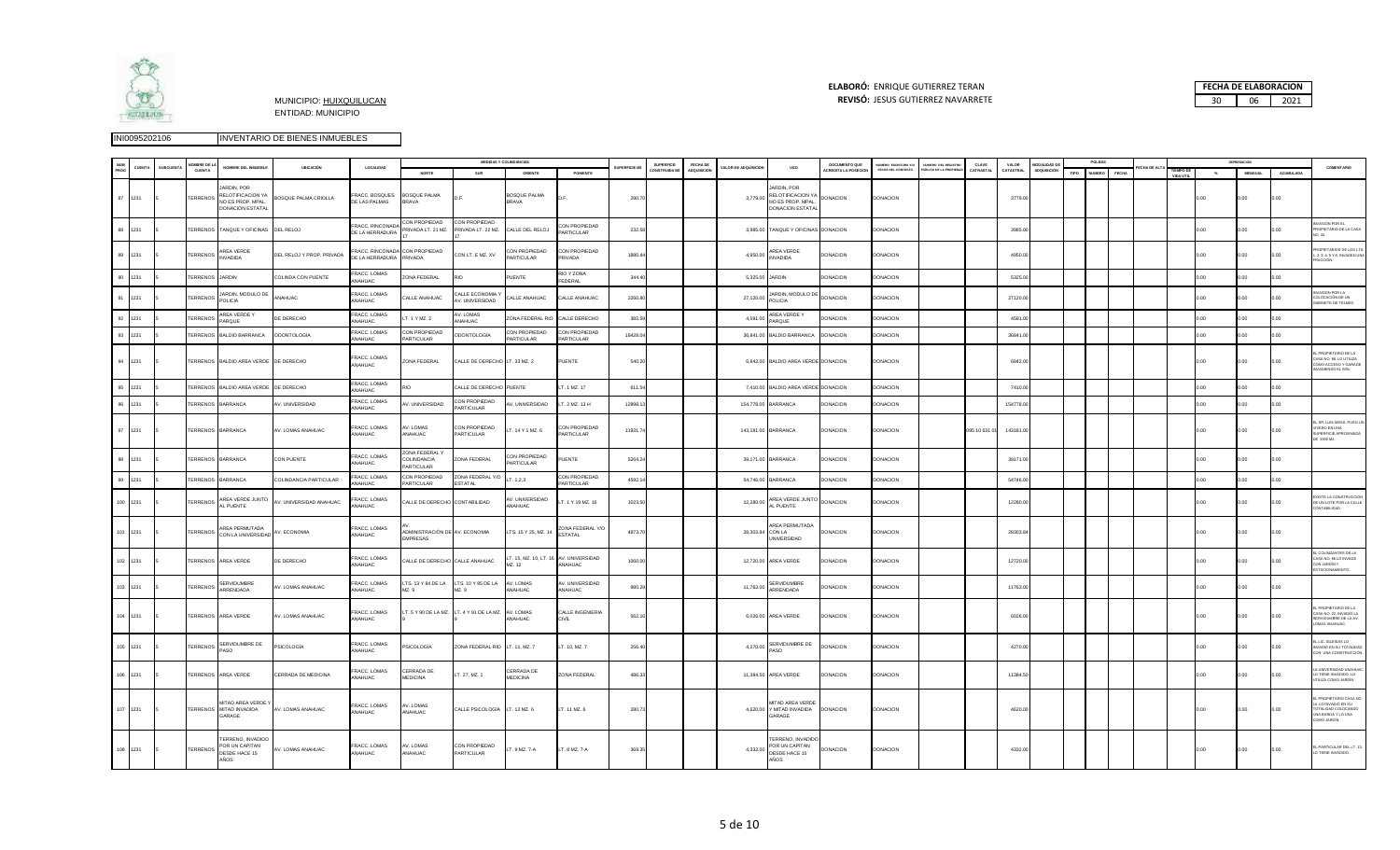

### **ELABORÓ:** ENRIQUE GUTIERREZ TERAN

MUNICIPIO: HUIXQUILUCAN **REVISÓ:** 30 06 2021 JESUS GUTIERREZ NAVARRETE **FECHA DE ELABORACION**<br>30 06 2021

|             |          |                 | OMBRE DE LA      |                                                                          |                                                             |                                         |                                                  |                                   | MEDIDAS Y COLINDANCIAS                                                           |                                                 |                     | <b>SUPERFICIE</b> | FECHA DE           |                     |                                                                         | DOCUMENTO QUE               |                                           |                                            | CLAVE         | VALOR      | ODALIDAD D |      | <b>POLIZAS</b> |       |            |               |        | DEPRESIACION   |            |                                                                                                                  |
|-------------|----------|-----------------|------------------|--------------------------------------------------------------------------|-------------------------------------------------------------|-----------------------------------------|--------------------------------------------------|-----------------------------------|----------------------------------------------------------------------------------|-------------------------------------------------|---------------------|-------------------|--------------------|---------------------|-------------------------------------------------------------------------|-----------------------------|-------------------------------------------|--------------------------------------------|---------------|------------|------------|------|----------------|-------|------------|---------------|--------|----------------|------------|------------------------------------------------------------------------------------------------------------------|
| NUM<br>PROG | CUENTA   | <b>SUBCUENT</b> | <b>CUENTA</b>    | NOMBRE DEL INMUEBLE                                                      | UBICACIÓN                                                   | LOCALIDAD                               | NORTE                                            | SUR                               | ORIENTE                                                                          | PONIENTE                                        | <b>SUPERFICIE M</b> | <b>INSTRUIDAM</b> | <b>ADOUISICIÓN</b> | ALOR DE ADQUISICION | <b>USO</b>                                                              | <b>ACREDITA LA POSECION</b> | UMERO ESCRITURA Y/O<br>FECHA DEL CONTRATO | WERO DEL REGISTRO<br>ÚBLICO DE LA PROPIEDA | CATRASTA      | CATASTRA   | ADQUISICIÓ | TIPO | <b>NUMERO</b>  | FECHA |            | <b>TEMPOD</b> | $5$    | <b>MENSUAL</b> | ACUMULADA  | COMENTARIO                                                                                                       |
|             | 109 1231 |                 | TERRENOS         | <b>BSORBIDA POR</b><br>OBRAS DEL PUENTE                                  | UENTE DE ANAHUAC,<br>SECCION CUMBRES                        | FRACC.<br>TECAMACHALCO                  | OTE <sub>4</sub>                                 | ZONA VERDE                        | FUENTE DE<br>ANAHUAC                                                             | CON LINDEROS                                    | 530.00              |                   |                    | 652,497.66          | ABSORBIDA POR<br>OBRAS DEL PUENTE                                       | COMPRA - VENTA              | COMPRA - VENTA                            |                                            |               | 652497.6   |            |      |                |       |            |               | .00    | 0.00           | 00.0       |                                                                                                                  |
|             | 110 1231 |                 | TERRENOS         | AREA VERDE<br><b>INVADIDA</b>                                            | COLINDANCIA PARTICULAR                                      | FRACC. LOMAS DEL CON PROPIEDAD<br>OVLIO | PARTICULAR                                       | CON PROPIEDAD<br>PARTICULAR       | LT. 1 MZ. 1, LT. 1 MZ. $D.F.$                                                    |                                                 | 5293.77             |                   |                    | 10,588.00           | AREA VERDE<br><b>INVADIDA</b>                                           | <b>DONACION</b>             | <b>DONACION</b>                           |                                            |               | 10588.00   |            |      |                |       |            |               | 0.00   | 0.00           | 0.00       | VASIÓN CON CERCA<br>ERIMETRAL QUE DIVIDE L<br>4/TAD DEL PREDIO Y SE<br>NCUENTRA UNA CHOZA                        |
|             | 111 1231 |                 |                  | AREA VERDE<br>TERRENOS ARRENDADA.<br>OSECION                             | COLINDANCIA PARTICULAR                                      | LOMAS DEL OLIVO                         | LT. 13, MZ. 4 Y LT. 6 CON PROPIEDAD<br>MZ. 5     | PARTICULAR                        | CON PROPIEDAD<br>PARTICULAR                                                      | LT. 12, MZ. 4                                   | 1524.68             |                   |                    |                     | AREA VERDE<br>22,870.20 ARRENDADA,<br>POSESION                          | <b>DONACION</b>             | <b>DONACION</b>                           |                                            |               | 22870.20   |            |      |                |       |            |               | 00     | 00.0           | 00         | VASIÓN POR FL<br>ROPIETARIO CASA NO. 36,<br>COLOCANDO MALLA AL 50%<br>EL PREDIO.                                 |
|             | 112 1231 |                 | <b>TERRENOS</b>  | AREA VERDE CON<br>INVASIÓN                                               | BARRANCA DE LA PALMA<br>PROP. FED.                          | FRACC. LOMAS DEL CON PROPIEDAD<br>SOL   | PARTICULAR                                       | BARRANCA DE LA<br>PALMA           | CON PROPIEDAD.<br>PARTICULAR                                                     | T. 126, 127, 128, 12<br>130 MZ. S/N             | 13082.90            |                   |                    | 26,166.00           | AREA VERDE CON<br><b>INVASIÓN</b>                                       | <b>DONACION</b>             | <b>DONACION</b>                           |                                            |               | 26166.00   |            |      |                |       |            |               | OO.    | 00.0           |            | VASIÓN POR EL<br>ROPIETARIO DE LA CASA<br>(0.44, CON SUP. APROX<br>5M 00                                         |
|             | 113 1231 |                 |                  | AREA VERDE,<br>TERRENOS PARQUE Y TANQUE ZONA VERDE<br>DE AGUA            |                                                             | FRACC. LOMAS DEL CON PROPIEDAD<br>SOI   | FEDERAL                                          | CON LT. 21, MZ. S/N ZONA VERDE    |                                                                                  | BARRANCA DE<br>LORETO PROP.<br><b>EDERAL</b>    | 2718.83             |                   |                    |                     | AREA VERDE,<br>5,438.00 PARQUE Y TANQUE DONACION<br>DE AGUA             |                             | <b>DONACION</b>                           |                                            |               | 5438.00    |            |      |                |       |            |               | 0.00   | 0.00           |            |                                                                                                                  |
|             | 114 1231 |                 | TERRENOS         | MPLIACION DEL<br>ANTEON SAN<br>CRISTÓBAL<br>EXCALUCAN                    | INMUEBLE DENOMINADO<br>"MEXILLO", SOBRE LA AV.<br>PRINCIPAL | SAN CRISTÓRAL<br>TEXCALUCAN             |                                                  |                                   |                                                                                  |                                                 |                     |                   | 2008-07-1          | 3,523,880.00        | AMPLIACION DEL<br>PANTEON SAN<br>CRISTÓBAL<br>TEXCALUCAN                | COMPRA - VENTA              | COMPRA - VENTA                            |                                            |               | 3523880.00 |            |      |                |       | 2008-07-17 |               | 0.00   | 0.00           | n o        |                                                                                                                  |
|             | 115 1231 |                 |                  | RESERVA MUNICIPAL                                                        | CARR. SAN RAMON, PARAJE<br>"EL CARBONERO"                   | SAN RAMON                               | PLACIDO GARCIA<br><b>GUTIERREZ</b>               | CARR. HUIX-SAN<br>RAMON           | RICARDO REYES<br>ZANABRIA                                                        | AREA DE DONACIÓN                                | 449.42              |                   | 2009-07-3          | 89,070,00           | RESERVA<br><b>MUNICIPAL</b>                                             | <b>DONACION</b>             | <b>DONACION</b>                           |                                            | 95 06 098 22  | 89070.00   |            |      |                |       | 2009-07-3  |               | 00.    | 00.            | 00.0       | VASIÓN EN SU TOTALIDAD<br>OR EL C. PLACIDO GARCÍA                                                                |
|             | 116 1231 |                 |                  | AMPLIACION DE LA<br>VIA PUBLICA                                          | CALLE CEDRO, PARAJE "EL<br>CASTILLO"                        | <b>GNACIO ALLENDE</b>                   |                                                  |                                   |                                                                                  | <b>JUAN ESCOBAR</b><br>MARTINEZ                 | 154.00              | 154.0             | 2009-07-3          | 5,000.00            | AMPLIACION DE LA<br><b>VIA PUBLICA</b>                                  | <b>DONACION</b>             | <b>ONACION</b>                            |                                            |               | 5000.00    |            |      |                |       | 2009-07-3  |               | $00 -$ | oo             |            |                                                                                                                  |
|             | 117 1231 |                 |                  | TERRENOS UNIDAD DEPORTIVA                                                | PARAJE "MILPA APOLONIO" O<br>"MILPA DE APOLO"               | ZACAMULPA                               | AGAPITO<br>HERMENEGILDO                          | <b>IANUEL ROJAS</b><br>GONZALEZ   | CANDELARIO<br>MEDINA, BENITO<br><b>IGLESIAS Y</b><br><b>BERNARDINO</b><br>FLORES | MANUEL ROJAS<br>GONZALEZ, HOY<br>MANUEL GRANADA | 2030.00             |                   | 2009-07-3          |                     | 312,000.00 UNIDAD DEPORTIVA 766 VOL. 936                                |                             | 766 VOL. 936                              |                                            | 095 05 025 20 | 312000.00  |            |      |                |       | 2009-07-31 |               | 0.00   | 00.0           | 00.0       |                                                                                                                  |
|             | 118 1231 |                 |                  | TERRENOS FOSA SEPTICA                                                    | LT. C MZ. 3, CALLE DE LOS<br>CEDROS                         | EL GUARDA                               | TERRENO<br>PARTICULAR                            | R. BETANCOURT                     | TERRENOS DE SAN<br>CRISTÓBAL                                                     | CALLE LOS CEDROS                                | 300.00              |                   | 2009-07-3          |                     | 49,251.00 FOSA SEPTICA                                                  | <b>DONACION</b>             | DONACION                                  |                                            |               | 49251.00   |            |      |                |       | 2009-07-3  |               | n n    | 00             | 00         |                                                                                                                  |
|             | 119 1231 |                 |                  | AMPLIACION DEL<br>TERRENOS PANTEÓN "CAMPO<br>SANTO"                      | PARAJE "EL NIETO" Y "PEDAZO SAN BARTOLOMÉ<br>DE MONTE*      | COATEPEC                                |                                                  |                                   | CAMPO SANTO                                                                      |                                                 | 1755.00             |                   | 2009-07-3          | 278,298.00          | AMPLIACION DEL<br>PANTEÓN "CAMPO<br>SANTO"                              | <b>DONACION</b>             | DONACION                                  |                                            |               | 278298.00  |            |      |                |       | 2009-07-31 |               | 00.    | 00.            | 0.00       |                                                                                                                  |
|             | 120 1231 |                 |                  | TERRENOS VIA PUBLICA                                                     | PARAJE LA PALMA                                             | SAN JOSÉ<br><b>HUILOTEAPAN</b>          | ANGEL GARCIA<br>(FINADO)                         | RENATO MORENO<br><b>SUTIERREZ</b> | MARIA DE JESUS<br>ARCE MORENO                                                    | ESCUELA PRIMARIA<br>RURAL                       | 449.92              | 449.92            | 2009-07-3          |                     | 412,240.00 VIA PUBLICA                                                  | <b>DONACION</b>             | DONACION                                  |                                            | 95 06 083 21  | 412240.00  |            |      |                |       | 2009-07-3  |               | OO.    | 00.            | 0.00       |                                                                                                                  |
|             | 121 1233 |                 | <b>EDIFICIOS</b> | <b>UDITORIO</b><br>MUNICIPAL                                             | CAMINO A ZACAMULPA,<br>PARAJE EL BOJI S/N                   | SAN JACINTO                             | A OWING<br>ZACAMULPA PARAJE<br>EL BOJI           | ROPIEDAD<br>PRIVADA               | PROPIEDAD<br>PRIVADA                                                             | <b>PROPIEDAD</b><br><b>PRIVADA</b>              | 495.00              |                   |                    |                     | <b>AUDITORIO</b><br><b>MUNICIPAL</b>                                    | <b>DONACION</b>             | <b>DONACION</b>                           |                                            |               |            |            |      |                |       |            | 50            | 0.02   | 00.0           | 0.00       |                                                                                                                  |
|             | 122 1233 |                 | <b>EDIFICIOS</b> | <b>EDIFICIO PUBLICO O</b><br>COMERCIAL<br><b>AUDITORIO</b><br>MUNICIPAL) | CALLE TULIPANES                                             | <b>IGNACIO ALLENDE</b>                  | PROPIEDAD<br>MUNICIPAL                           | PROPIEDAD<br>MUNICIPAL            | PROPIEDAD<br>MUNICIPAL                                                           | PROPIEDAD<br>MUNICIPAL                          | 4959.18             | 859.95            | 1995-12-0          | 895,208.05          | EDIFICIO PUBLICO O<br>COMERCIAL<br><b>AUDITORIO</b><br>MUNICIPAL)       | COMPRA - VENTA              | COMPRA - VENTA                            |                                            |               | 895208.05  |            |      |                |       | 1995-12-04 | 50            | 0.02   | 1,492.01       | 116,377.05 |                                                                                                                  |
|             | 123 1233 |                 | <b>EDIFICIOS</b> | EDIFICIO PUBLICO O<br>COMERCIAL<br>AUDITORIO<br>MUNICIPAL)               | CARRETERA HUIXQUILUCAN -<br>NAUCALPAN                       | MAGDALENA<br>CHICHICASPA                | PROPIEDAD<br>MUNICIPAL                           | PROPIEDAD<br>MUNICIPAL            | PROPIEDAD<br>MUNICIPAL                                                           | PROPIEDAD<br>MUNICIPAL                          | 24580.00            | 861.03            |                    | 997,096.73          | EDIFICIO PUBLICO O<br>COMERCIAL<br>(AUDITORIO<br>MUNICIPAL)             | <b>DONACION</b>             | <b>DONACION</b>                           |                                            |               | 997096.7   |            |      |                |       |            | 50            | 0.02   | 1,661.83       | 129,622.57 | ASIÓN POR COLINDANTE<br><b>ORIZONTE VISTA REAL".</b><br>N CALLE VIOLETA UN<br>ARTICULAR ACONDICIONO<br>N ACCESO. |
|             | 124 1233 |                 | <b>EDIFICIOS</b> | <b>EDIFICIO PUBLICO O</b><br>COMERCIAL<br><b>AUDITORIO</b><br>MUNICIPAL  | CAMINO A HUIX ACUEDUCTO SAN BARTOLOMÉ<br>LERMA S/N          | COATEPEC                                | CAMINO A<br>HUIXQUILUCAN -<br>ACUEDUCTO LERMA    | <b>ROPIEDAD</b><br><b>RIVADA</b>  | PROPIEDAD<br>PRIVADA                                                             | PROPIEDAD<br><b>PRIVADA</b>                     | 630.00              |                   |                    |                     | EDIFICIO PUBLICO O<br>COMERCIAL<br><b>AUDITORIO</b><br><b>MUNICIPAL</b> | <b>DONACION</b>             | DONACION                                  |                                            |               |            |            |      |                |       |            | 50            | 0.02   | 0.00           | 00.0       |                                                                                                                  |
|             | 125 1233 |                 | <b>EDIFICIOS</b> | DIFICIO PUBLICO O<br>COMERCIAL<br>(AUDITORIO<br>MUNICIPAL)               | PASEO SAN CRISTÓBAL S/N                                     | <b>SAN CRISTÓBAL</b><br>TEXCALUCAN      | EXPLANADA                                        | CALLE COLIBRIS                    | PASEO MIRADOR                                                                    | CALLE COLIBRIS                                  | 1062.50             |                   | 1973-05-05         |                     | EDIFICIO PUBLICO C<br>COMERCIAL<br>(AUDITORIO<br>MUNICIPAL)             | <b>DONACION</b>             | <b>DONACION</b>                           |                                            |               |            |            |      |                |       | 1973-05-05 | 50            | 0.02   | 0.00           | 0.00       |                                                                                                                  |
|             | 126 1233 |                 | <b>EDIFICIOS</b> | DIFICIO PUBLICO<br><b>OMERCIAL</b><br>(AUDITORIO<br>MUNICIPAL)           | PASEO SAN FRANCISCO, SUR. SAN FRANCISCO                     | AYOTUXCO                                | CAMINO A AGUA<br>BENDITA - DOS RÍOS HUIXQUILUCAN | ANDADOR                           | PROPIEDAD<br>PRIVADA                                                             | PROPIEDAD<br><b>RIVADA</b>                      | 1062.50             |                   |                    |                     | EDIFICIO PUBLICO<br>COMERCIAL<br>(AUDITORIO<br>MUNICIPAL)               | <b>DONACION</b>             | DONACION                                  |                                            |               |            |            |      |                |       |            | 50            | 0.02   | 0.00           | 00.0       |                                                                                                                  |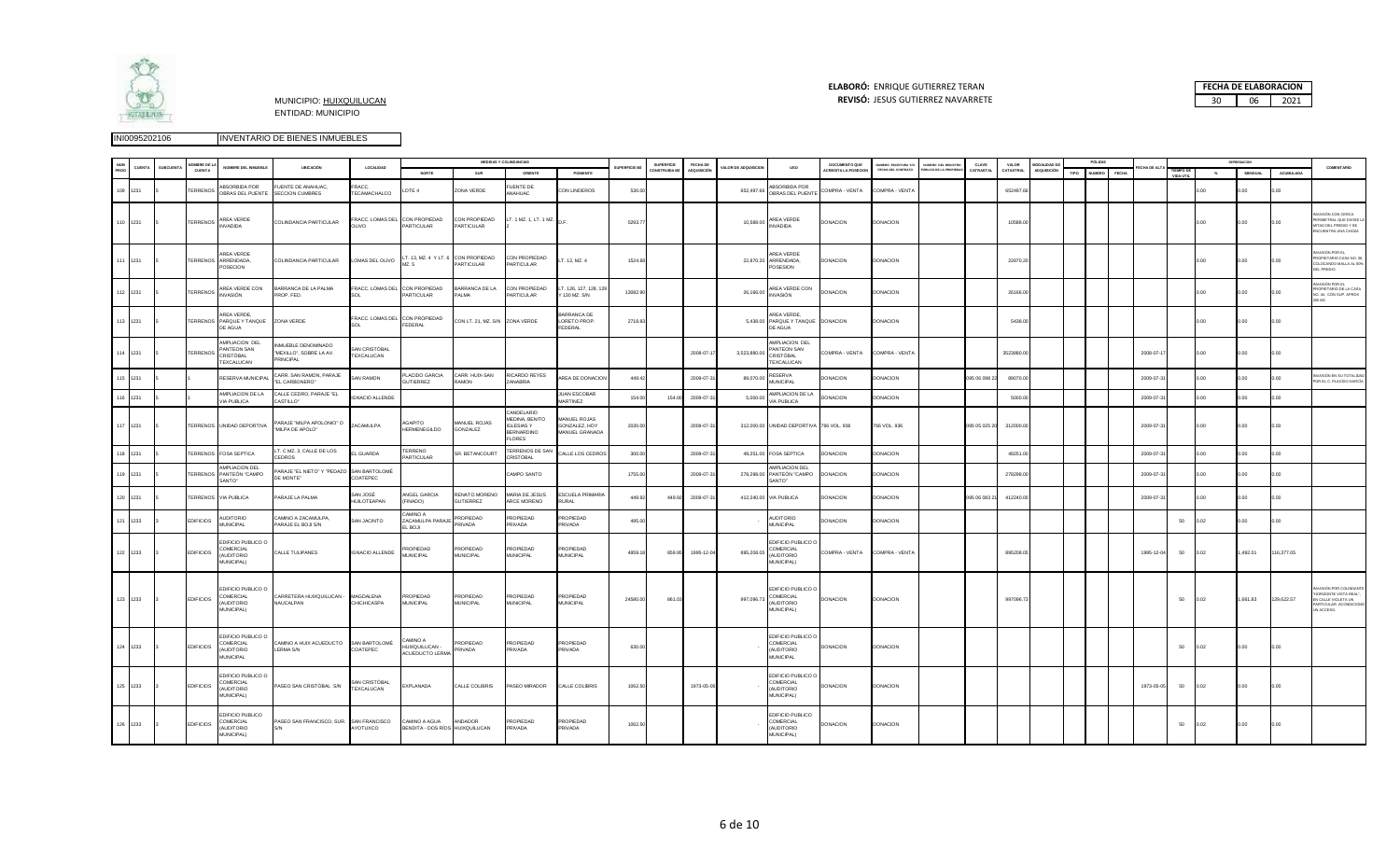

# **ELABORÓ:** ENRIQUE GUTIERREZ TERAN



|     |          |               | MBRE DE LA       |                                                                              |                                                 |                                         |                                                    |                                                                  | MEDIDAS Y COLINDANCIAS             |                               |              | <b>SUPERFICIE</b> | FECHA DE    |                     |                                                                                                  | DOCUMENTO QUE      | UMERO ESCRITURA Y/O | <b>UMERO DEL REGISTRO</b> | CLAVE                 | VALOR      | MODALIDAD D        |      | PÓLIZAS       |              |            |                        |       | DEPRESIACION |            |                                                                                                                                                                |
|-----|----------|---------------|------------------|------------------------------------------------------------------------------|-------------------------------------------------|-----------------------------------------|----------------------------------------------------|------------------------------------------------------------------|------------------------------------|-------------------------------|--------------|-------------------|-------------|---------------------|--------------------------------------------------------------------------------------------------|--------------------|---------------------|---------------------------|-----------------------|------------|--------------------|------|---------------|--------------|------------|------------------------|-------|--------------|------------|----------------------------------------------------------------------------------------------------------------------------------------------------------------|
|     |          | <b>UBCUEN</b> | CUENTA           | NOMBRE DEL INMUEBLE                                                          | UBICACIÓN                                       | LOCALIDAD                               | NORTE                                              | SUR                                                              | ORIENTE                            | PONIENTE                      | SUPERFICIE M | DNSTRUIDA M       | ADQUISICIÓN | ALOR DE ADQUISICION | <b>USO</b>                                                                                       | CREDITA LA POSECIO | FECHA DEL CONTRATO  | LICO DE LA PROPIEDA       | CATRASTA              | CATASTRAL  | <b>IDQUISICIÓN</b> | TIPO | <b>NUMERO</b> | <b>FECHA</b> | CHA DE AL  | TIEMPO DE<br>VIDA UTIL | $-96$ | MENSUAL      | ACUMULADA  | COMENTARIO                                                                                                                                                     |
|     | 127 1233 |               | <b>EDIFICIOS</b> | DIFICIO PUBLICO<br>COMERCIAL<br><b>AUDITORIO</b><br><b>MUNICIPAL).</b>       | CAMNO A SAN JUAN<br>AUTEPEC-HUIX S/N            | ZACAMULPA                               | MINO A SAN JUAN<br>YAUTEPEC-<br>HUIXQUILUCAN       | PROPIEDAD<br>PRIVADA                                             | PROPIEDAD<br><b>PRIVADA</b>        | PROPIEDAD<br>PRIVADA          | 1062.50      |                   |             |                     | DIFICIO PUBLICO<br>COMERCIAL<br><b>OIROTION</b><br>MUNICIPAL).                                   | COMPRA - VENTA     | COMPRA - VENTA      |                           |                       |            |                    |      |               |              |            | 50                     | 0.02  | 00           | 0.00       | N PARTICULAR TOMO UNA<br>RACCIÓN COMO ACCESO Y<br>ACIONAMIENTO                                                                                                 |
|     | 128 1233 |               | <b>EDIFICIOS</b> | <b>UDITORIO</b><br><b>MUNICIPAL</b>                                          | CAM. A PALO SOLO AV.<br>CONSTITUYENTES S/N      | CONSTITUYENTES<br>DE 1917               | AMINO A PALO<br>SOLO - AV.<br>CONSTITUYENTES       | <b>ROPIEDAD</b><br>RIVADA                                        | <b>PROPIEDAD</b><br><b>PRIVADA</b> | PROPIEDAD<br>RIVADA           | 1062.50      |                   | 1993-07-07  |                     | NUDITORIO<br>MUNICIPAL                                                                           | DONACION           | <b>DONACION</b>     |                           |                       |            |                    |      |               |              | 1993-07-07 | 50                     | 0.02  | 0.00         | 0.00       |                                                                                                                                                                |
|     | 129 1233 |               | <b>EDIFICIOS</b> | DIFICIO PUBLICO O<br>COMERCIAL (SALON<br><b>DE USOS MULTIPLES</b>            | CALLE CERRADA DE<br>VOLUNTAD                    | LA RETAMA                               | <b>ROPIEDAD</b><br><b>MUNICIPAL</b>                | PROPIEDAD<br><b>MUNICIPAL</b>                                    | PROPIEDAD<br><b>MUNICIPAL</b>      | ROPIEDAD<br><b>MUNICIPAL</b>  | 626.17       | 626.1             |             | 745,327.70          | <b>EDIFICIO PUBLICO C</b><br>COMERCIAL (SALON DONACION<br>DE USOS<br>MULTIPLES)                  |                    | DONACION            |                           |                       | 745327.70  |                    |      |               |              |            | 50                     | 0.02  | ,242.21      | 96,892.60  |                                                                                                                                                                |
|     | 130 1233 |               | <b>EDIFICIOS</b> | RESERVA MUNICIPA                                                             | CAMINO VECINAL PARAJE EL<br>MORAL S/N           | <b>SAN RAMON</b>                        | CON BARRANCA                                       | SR. GARCIA CAÑAS                                                 | CAMINO VECINAL                     |                               | 13006.1      |                   |             | 5,000,000.00        | RESERVA<br><b>MUNICIPAL</b>                                                                      | COMPRA - VENTA     | COMPRA - VENTA      |                           | 095 06 098 07 00 0000 |            |                    |      |               |              |            | 50                     | 0.02  | ,333.33      | 650,000.00 |                                                                                                                                                                |
|     | 131 1233 |               | <b>EDIFICIOS</b> | DIFICIO PUBLICO O<br>MUNICIPAL).                                             | COMERCIAL (PALACIO NICOLAS BRAVO NO. 7          | SEGUNDO CUARTEL                         | CALLE IGNACIO<br>RAYON                             | ROPIEDAD<br><b>RIVADA</b>                                        | CALLE NICOLAS<br>BRAVO             | PROPIEDAD<br>PRIVADA          | 1139.77      |                   | 1942-05-07  | 350,000.00          | DIFICIO PUBLICO O<br>COMERCIAL<br>(PALACIO<br>MUNICIPAL).                                        | COMPRA - VENTA     | COMPRA - VENTA      |                           |                       | 350000.00  |                    |      |               |              | 1942-05-07 | 50                     | 0.02  | 583.33       | 45,500.00  |                                                                                                                                                                |
|     | 132 1233 |               | <b>EDIFICIOS</b> | <b>EDIFICIO PUBLICO O</b><br>COMERCIAL<br><b>EXMERCADO</b><br>MUNICIPAL)     | MADO NERVO S/N                                  | SEGUNDO CUARTEL                         | CALLE MIGUEL<br><b>HIDALGO</b>                     | PROPIEDAD<br>PRIVADA                                             | PROPIEDAD<br>PRIVADA               | CALLE AMADO<br>NERVO          | 447.74       |                   |             | 70,000.00           | EDIFICIO PUBLICO O<br>COMERCIAL<br><b>EXMERCADO</b><br>MUNICIPAL)                                | COMPRA - VENTA     | COMPRA - VENTA      |                           |                       | 70000.00   |                    |      |               |              |            | 50                     | 0.02  | 116.67       | 0.00.00    |                                                                                                                                                                |
|     | 133 1233 |               |                  | DIFICIO PUBLICO<br>EDIFICIOS COMERCIAL (PLAZA<br>IUIXQUILUCAN).              | VENUSTIANO CARRANZA S/N CUARTO CUARTEL          |                                         | CALLE VENUSTIANO<br>CARRANZA                       | R. RAÚL VAZQUEZ<br>CATARINO<br><b>GRANADAY</b><br><b>MORELOS</b> | CALLE ITURBIDE                     | CAMINO SIN<br>NOMBRE          | 3423.25      |                   |             |                     | DIFICIO PUBLICO<br>6,205,057.00 COMERCIAL (PLAZA COMPRA - VENTA COMPRA - VENTA<br>HUIXQUILUCAN). |                    |                     |                           |                       | 6205057.00 |                    |      |               |              |            | 50                     | 0.02  | 10,341.76    | 806,647.35 | ONTINÚA LA INVASIÓN<br>ON UN PUESTO<br>RCANTIL EN ESQUINA<br>IILIANO ZAPATA Y AV.<br>ENUSTIANO CARRANZA<br>IN EL INTERIOR EXISTER<br><b>UESTOS MERCANTILES</b> |
|     | 134 1233 |               | <b>EDIFICIOS</b> | EDIFICIO PUBLICO (<br>CENTRAL DE<br>BOMBEROS Y<br>OFICINAS<br>DELEGACIONALES | AV. JESÚS DEL MONTE S/N                         | PIRULES                                 | COL. PIRULES                                       | CLUB DE GOLF                                                     | V. JESÚS DEL<br><b>MONTE</b>       | MONTÓN<br>CUARTELES           | 3509.20      |                   |             |                     | EDIFICIO PUBLICO (<br>CENTRAL DE<br><b>BOMBEROSY</b><br>OFICINAS<br>DELEGACIONALES               | <b>DONACION</b>    | <b>DONACION</b>     |                           |                       |            |                    |      |               |              |            | 50                     | 0.02  | 0.00         | 0.00       |                                                                                                                                                                |
|     | 135 1233 |               | <b>EDIFICIOS</b> | DIFICIO PUBLICO O<br>COMERCIAL<br>(LECHERIA LICONSA)                         | CARRETERA HUIXQUILUCAN -<br>MARQUESA S/N        | IGNACIO ALLENDE                         | CARRETERA<br>HUIXQUILUCAN -<br><b>MARQUESA</b>     | PROPIEDAD<br>PRIVADA                                             | <b>PROPIEDAD</b><br>PRIVADA        | PROPIEDAD<br>PRIVADA          | 128.08       |                   | 1991-08-18  |                     | <b>EDIFICIO PUBLICO C</b><br>COMERCIAL<br>(LECHERIA<br>ICONSA).                                  | COMPRA - VENTA     | COMPRA - VENTA      |                           | 095 04 010 03 00 0000 |            |                    |      |               |              | 1991-08-18 | 50                     | 0.02  | 0.00         | 0.00       |                                                                                                                                                                |
|     | 136 1233 |               | <b>EDIFICIOS</b> | EDIFICIO PUBLICO O<br>COMERCIAL<br>(LECHERÍA LICONSA)                        | CARRETERA A CANALES,<br>SANTA CRUZ AYOTUXCO S/N | SANTA CRUZ<br>AYOTUXCO                  | A OWING:<br>HUIXQUILUCAN DOS<br>RÍOS - LA GLORIETA | <b>ROPIEDAD</b><br>RIVADA                                        | PROPIEDAD<br><b>RIVADA</b>         | <b>ROPIEDAD</b><br>RIVADA     | 112.11       |                   |             |                     | EDIFICIO PUBLICO O<br>COMERCIAL<br>(LECHERÍA LICONS)                                             | <b>DONACION</b>    | <b>DONACION</b>     |                           |                       |            |                    |      |               |              |            | 50                     | 0.02  | 00.0         | 0.00       |                                                                                                                                                                |
|     | 137 1233 |               |                  | DIFICIO PUBLICO O<br>EDIFICIOS COMERCIAL<br>(LECHERÍA LICONSA                | CAMINO A PALO SOLO AV.<br>PRINCIPAL S/N         | CONSTITUYENTES CAMINO A PALO<br>DE 1917 | SOLO AV. PRINCIPAL PRIVADA                         | PROPIEDAD                                                        | PROPIEDAD<br><b>PRIVADA</b>        | PROPIEDAD<br>PRIVADA          | 40.30        |                   | 1995-11-03  |                     | <b>EDIFICIO PUBLICO O</b><br>COMERCIAL<br>(LECHERÍA LICONSA                                      | DONACION           | <b>DONACION</b>     |                           |                       |            |                    |      |               |              | 1995-11-03 | 50                     | 0.02  | 0.00         | 0.00       |                                                                                                                                                                |
|     | 138 1233 |               | <b>EDIFICIOS</b> | EDIFICIO PUBLICO<br>COMERCIAL<br>LECHERÍA LICONSA)                           | <b>NV. TECAMACHALCO S/N</b>                     | EL OLIVO                                | AV. TECAMACHALCO                                   | PROPIEDAD<br>RIVADA                                              | PROPIEDAD<br><b>PRIVADA</b>        | PROPIEDAD<br>PRIVADA          | 114.44       |                   | 1995-10-1   |                     | EDIFICIO PUBLICO<br>COMERCIAL<br>LECHERÍA LICONSA                                                | <b>DONACION</b>    | DONACION            |                           |                       |            |                    |      | 8168          |              | 1995-10-16 | 50                     | 0.02  | 0.00         | 0.00       |                                                                                                                                                                |
| 139 | 1233     |               | <b>EDIFICIOS</b> | <b><i>ERRENO</i></b><br>DELEGACION Y<br><b>IBI IOTECA</b>                    | PROP. SR. PEDRO PÉREZ DEL<br>RÍO S/N            | ESÚS DEL MONTE                          | JACINTO SALINAS                                    | BREGON                                                           | RNESTO ANTOMAN PEDRO PÉREZ DEL     | <b>IICOLÁS SÁNCHEZ</b>        | 531.3        |                   |             | 7,969.50            | <b>FERRENO.</b><br>DELEGACION Y<br><b>BIBI IOTECA</b>                                            | <b>DONACION</b>    | <b>ONACION</b>      |                           |                       | 7969.50    |                    |      |               |              |            | 50                     | .02   | 13.28        | 036.04     |                                                                                                                                                                |
|     | 140 1233 |               | <b>EDIFICIOS</b> | DIFICIO PUBLICO O<br>COMERCIAL<br>(LECHERÍA LICONSA)                         | <b>ARMAS S/N</b>                                | SAN FERNANDO                            | <b>ROPIEDAD</b><br><b>MUNICIPAL</b>                | CALLE ESPOLETA                                                   | CALLE ARMAS                        | PROPIEDAD<br><b>MUNICIPAL</b> | 105.00       |                   | 1986-09-09  |                     | <b>EDIFICIO PUBLICO C</b><br>COMERCIAL<br>(LECHERÍA<br>LICONSA).                                 | DONACION           | <b>DONACION</b>     |                           |                       |            |                    |      |               |              | 1986-09-09 | 50                     | 0.02  | 0.00         | 0.00       |                                                                                                                                                                |
|     | 141 1233 |               | <b>EDIFICIOS</b> | <b>EDIFICIO PUBLICO O</b><br>COMERCIAL (<br>DELEGACION<br>MUNICIPAL)         | CALLE 5 DE FEBRERO                              | PIRULES                                 |                                                    |                                                                  |                                    |                               | 251.79       |                   |             | 549,138.96          | EDIFICIO PUBLICO C<br>COMERCIAL (<br>DELEGACION<br>MUNICIPAL)                                    | DONACION           | DONACION            |                           |                       | 549138.96  |                    |      |               |              |            | 50                     | 0.02  | 915.23       | 1,388.06   |                                                                                                                                                                |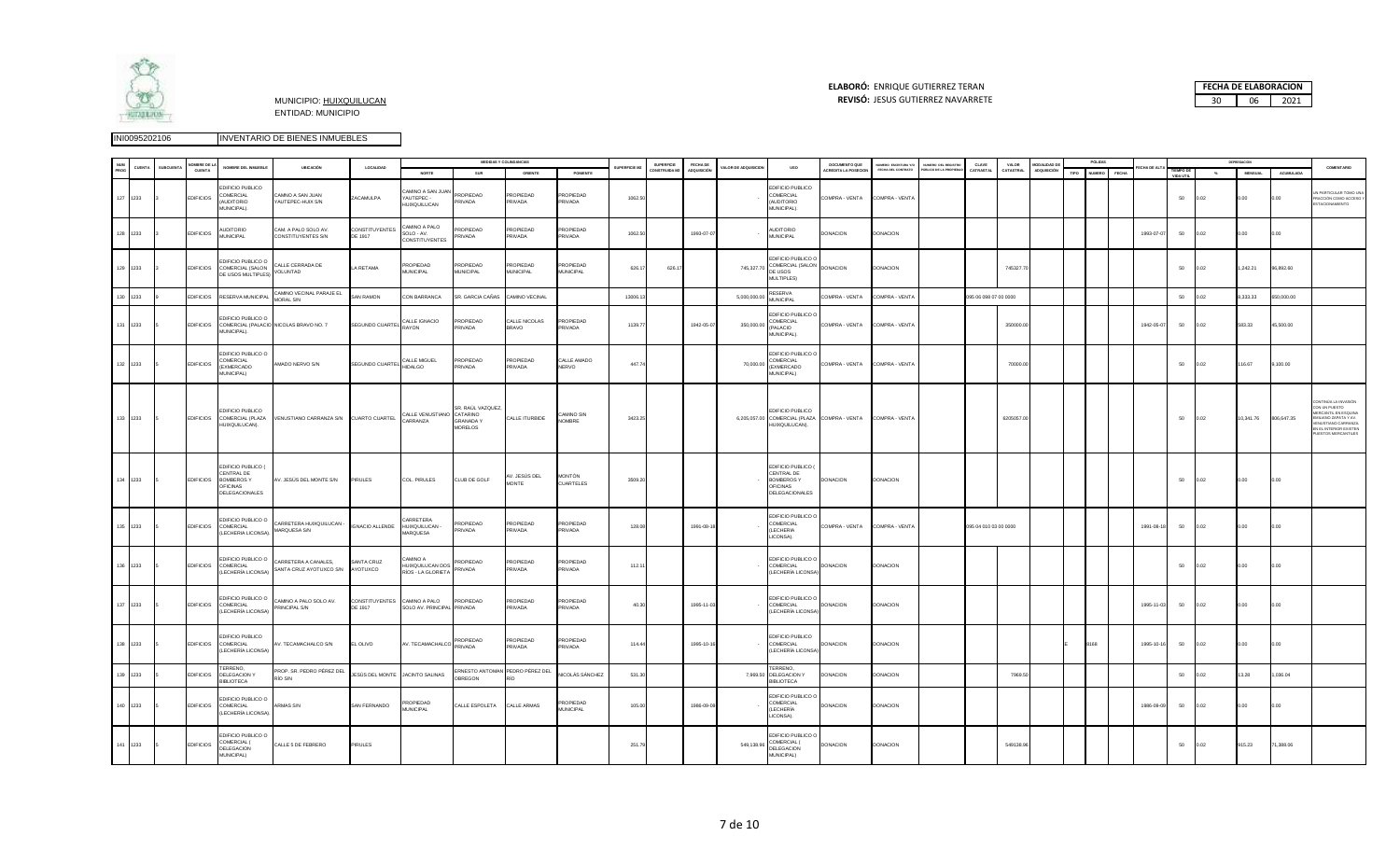

# **ELABORÓ:** ENRIQUE GUTIERREZ TERAN



|     |          |                  | OMBRE DE LA      |                                                                            |                                                                   |                            |                               |                                  | MEDIDAS Y COLINDANCIAS                           |                                      |                      | SUPERFICIE  | FECHA DE   |                             |                                                                         | DOCUMENTO QUE              | NUMERO ESCRITURA Y/O | NUMERO DEL REGISTRO    | CLAVE        | VALOR      | MODALIDAD D |      | PÓLIZA        |       |             |                        |                          | DEPRESIACION   |            |                                                                                                                                                                |
|-----|----------|------------------|------------------|----------------------------------------------------------------------------|-------------------------------------------------------------------|----------------------------|-------------------------------|----------------------------------|--------------------------------------------------|--------------------------------------|----------------------|-------------|------------|-----------------------------|-------------------------------------------------------------------------|----------------------------|----------------------|------------------------|--------------|------------|-------------|------|---------------|-------|-------------|------------------------|--------------------------|----------------|------------|----------------------------------------------------------------------------------------------------------------------------------------------------------------|
|     | UENT.    | <b>SUBCUENTA</b> | CUENTA           | NOMBRE DEL INMUEBLE                                                        | UBICACIÓN                                                         | LOCALIDAD                  | NORTE                         | SUR                              | ORIENTE                                          | PONIENTE                             | <b>SUPERFICIE M2</b> | ONSTRUIDA M | DQUISICIÓN | <b>VALOR DE ADQUISICION</b> | <b>USO</b>                                                              | <b>CREDITA LA POSECION</b> | FECHA DEL CONTRATO   | PÚBLICO DE LA PROPIEDA | CATRASTAL    | CATASTRAL  | ADQUISICIÓN | TIPO | <b>NUMERO</b> | FECHA | ECHA DE ALT | TIEMPO DE<br>VIDA UTIL | $\mathcal{N}_\mathbf{a}$ | <b>MENSUAL</b> | ACUMULADA  | COMENTARIO                                                                                                                                                     |
|     | 142 1233 |                  | <b>EDIFICIOS</b> | <b>EDIFICIO PUBLICO O</b><br>COMERCIAL (<br><b>BIBLIOTECAY</b><br>FICINAS) | AV. PALO SOLO                                                     | PALO SOLO                  | PROPIEDAD<br>PRIVADA          | PROPIEDAD<br>PRIVADA             | PROPIEDAD<br>PRIVADA                             | PROPIEDAD<br>PRIVADA                 | 296.64               |             |            | 458,062.59                  | EDIFICIO PUBLICO O<br>COMERCIAL (<br><b>BIBLIOTECA Y</b><br>OFICINAS)   | COMPRA - VENTA             | COMPRA - VENTA       |                        |              | 459250.84  |             |      |               |       |             | 50                     | 0.02                     | 763.44         | 59,548.14  |                                                                                                                                                                |
|     | 143 1233 |                  | <b>EDIFICIOS</b> | SCUELA O CENTRO<br><b>COMUNITARIO</b>                                      | ANTIGUO CAMINO A<br>TECAMACHALCO NO. 29,<br>HUIXQUILUCAN, MEXICO. |                            |                               |                                  |                                                  |                                      |                      | 11156       | 2008-03-0  | 4,743,065.81                | ESCUELA O CENTRO<br>COMUNITARIO                                         | DONACION                   | DONACION             |                        |              | 4743065.8  |             |      |               |       | 2008-03-07  | 50                     | 0.02                     | 790511         | 616,598.56 |                                                                                                                                                                |
| 144 | 1233     |                  | <b>EDIFICIOS</b> | UNIDAD DEPORTIVA                                                           | SAN MARTÍN                                                        | RIMER CUARTEL              | PROPIEDAD<br><b>MUNICIPAL</b> | PROPIEDAD<br><b>MUNICIPAL</b>    | PROPIEDAD<br><b>MUNICIPAL</b>                    | <b>PROPIEDAD</b><br><b>MUNICIPAL</b> | 47500.00             | 23750.0     | 1996-03-0  | 2,775,000.00                | UNIDAD DEPORTIVA                                                        | COMPRA - VENTA             | COMPRA - VENTA       |                        | 095 05 039 0 | 2775000.00 |             |      |               |       | 1996-03-0   | 50                     | 0.02                     | 4,625.00       | 360,750.00 |                                                                                                                                                                |
|     | 145 1233 |                  | <b>EDIFICIOS</b> | JARDÍN DE LA<br>CULTURA                                                    | CARRETERA A ZACAMULPA S/N QUINTO CUARTEL CARRETERA                |                            |                               | RÍO                              | CAMINO A<br>ZACAMULPA                            | <b>MARCELINO</b><br>RAMÍREZ          | 21158.62             |             |            |                             | 160,000.00 JARDÍN DE LA<br>CULTURA                                      | DONACION                   | DONACION             |                        |              | 160000.00  |             |      |               |       |             | 50                     | 0.02                     | 266.67         | 20,800.00  | ASIÓN POR<br>MBULANTES.<br>ARTICULARES LO USAN<br>COMO ESTACIONAMIENTO<br>SE NECESITA DEFINIR LA<br>ROLONGACIÓN DEL<br>EDIO.                                   |
|     | 146 1233 |                  | <b>EDIFICIOS</b> | TANQUE DE AGUA,<br>IARDIN DE NIÑOS Y<br>SCUELA DE<br>SECRETARIAS           | CAMINO VIEJO A LA CORONICA SEGUNDO CUARTEL SAUL CARREÑO           |                            |                               | LUCAS ENDOQUI                    | SAUL CARREÑO                                     | CAMINO VIEJO A LA<br>CORONITA        | 10405.57             |             |            | 10,000.00                   | TANQUE DE AGUA<br>JARDIN DE NIÑOS Y<br>ESCUELA DE<br><b>SECRETARIAS</b> | DONACION                   | <b>DONACION</b>      |                        |              | 10000.00   |             |      |               |       |             | 50                     | 0.02                     | 16.67          | 1,300.00   | VASIÓN POR UN<br>----------------------<br>PARTICULAR QUE LO<br>OCUPA PARA MATERIALI<br>VERSOS. HAY TALA DE<br>ARBOLES, ASI COMO<br><b>ICCESO A UN ANDADOR</b> |
|     | 147 1233 |                  | <b>EDIFICIOS</b> | ANQUE DE AGUA                                                              | CAMINO VIEJO A LA CORONICA                                        | EGUNDO CUARTEL BARRANCA    |                               | CAMINO A LA<br><b>CORONITA</b>   | SR. ANTONIO<br><b>FNCAMPIRA</b>                  | R. OJEDA                             | 1283.92              |             |            | 16,188.25                   | TANQUE DE AGUA                                                          | <b>ONACION</b>             | <b>DONACION</b>      |                        |              | 15000.00   |             |      |               |       |             | 50                     | 0.02                     | 26.98          | 2,104.47   |                                                                                                                                                                |
|     | 148 1233 |                  | <b>EDIFICIOS</b> | RASTRO MUNICIPAL                                                           | LEONA VICARIO S/N                                                 | <b>ERCER CUARTEL</b>       | SR. JAIME GARCÍA              | CALLE LEONA<br>/ICARIO           | PRIVADA BUENA<br>VISTA                           | PLAZUELA CRUZ D<br>A MISIÓN          | 918.00               |             |            | 30,000.00                   | RASTRO MUNICIPAL                                                        | DONACION                   | <b>DONACION</b>      |                        |              | 30000.00   |             |      |               |       |             | 50                     | 0.02                     | 50.00          | 3,900.00   |                                                                                                                                                                |
|     | 149 1233 |                  | <b>EDIFICIOS</b> | CENTRO<br>ANTIRRABICO                                                      | PARAJE PALAJOY S/N                                                | QUINTO CUARTEL             | PROPIEDAD<br><b>MUNICIPAL</b> | PROPIEDAD<br>MUNICIPAL           | PROPIEDAD<br><b>MUNICIPAL</b>                    | PROPIEDAD<br><b>MUNICIPAL</b>        | 422.27               |             | 1993-10-0  | 244,270.33                  | CENTRO<br>ANTIRRABICO                                                   | COMPRA - VENTA             | COMPRA - VENTA       |                        |              | 244270.33  |             |      |               |       | 1993-10-07  | 50                     | 0.02                     | 407.12         | 31,755.14  |                                                                                                                                                                |
|     | 150 1233 |                  |                  | EDIFICIOS TANQUE DE AGUA                                                   | CAMINO VECINAL S/N                                                | SAN JOSE<br>HUILOTEAPAN    | CAMINO VECINAL                | ESCUELA PRIMARIA<br>"CUAUHTEMOC" | ÁNGEL GARCÍA                                     | CAMINO VECINAL                       | 162.29               |             |            |                             | 3,000.00 TANQUE DE AGUA DONACION                                        |                            | <b>DONACION</b>      |                        |              | 3000.00    |             |      |               |       |             | 50                     | 0.02                     | 5.00           | 390.00     |                                                                                                                                                                |
|     | 151 1233 |                  |                  | EDIFICIOS TANQUE DE AGUA                                                   | PROPIEDAD SR. TITO ORTEGA SAN JUAN                                | YAUTEPEC                   | SR. TITO ORTEGA               | SR. TITO ORTEGA                  | SR. TITO ORTEGA                                  | SR. TITO ORTEGA                      | 100.00               |             |            |                             | 1,000.00 TANQUE DE AGUA DONACION                                        |                            | <b>DONACION</b>      |                        |              | 1000.00    |             |      |               |       |             | 50                     | 0.02                     | 1.67           | 130.00     |                                                                                                                                                                |
|     | 152 1233 |                  |                  | EDIFICIOS TANQUE DE AGUA                                                   | PROPIEDAD DEL SR. MARCIAL<br><b>CLEMENTE S/N</b>                  | SAN JUAN<br>YAUTEPEC       | <b>JACINTA URBINA</b>         |                                  | PASCUALA GARCÍA MARCIAL CLEMENTE PASCUALA GARCÍA |                                      | 16.00                |             |            |                             | 80.00 TANQUE DE AGUA DONACION                                           |                            | <b>DONACION</b>      |                        |              | 80.00      |             |      |               |       |             | 50                     | 0.02                     | 0.13           | 10.40      |                                                                                                                                                                |
|     | 153 1233 |                  |                  | EDIFICIOS TANGUE DE AGUA                                                   | CAMINO VECINAL S/N                                                | <b>SAN JUAN</b><br>AUTEPEC | <b>VÍCTOR CIMA</b>            | FRANCISCO<br>CAYETANO            | PABLO VALVERDE                                   | <b>FRANCISCO</b><br>CAYETANO         | 26.63                |             |            |                             | 25.00 TANGUE DE AGUA DONACION                                           |                            | <b>DONACION</b>      |                        |              | 25.00      |             |      |               |       |             | 50                     | 0.02                     | 0.04           | 3.25       |                                                                                                                                                                |
|     | 154 1233 |                  |                  | EDIFICIOS TANQUE DE AGUA                                                   | CAMINO VECINAL S/N                                                | SAN JUAN<br>YAUTEPEC       | PASCUAL FLORES                | PASCUAL FLORES                   | PASCUAL FLORES                                   | CAMINO VECINAL                       | 72.00                |             |            |                             | 360.00 TANQUE DE AGUA DONACION                                          |                            | <b>DONACION</b>      |                        |              | 360.00     |             |      |               |       |             | 50                     | 0.02                     | 0.60           | 46.80      |                                                                                                                                                                |
|     | 155 1233 |                  |                  | EDIFICIOS TANQUE DE AGUA                                                   | CALLE PROP. DEL SR. YUREN JESÚS DEL MONTE SR. YUREN               |                            |                               | SR. YUREN                        | SR. YUREN                                        | SR. YUREN                            | 70.00                |             |            |                             | 350.00 TANQUE DE AGUA DONACION                                          |                            | <b>DONACION</b>      |                        |              | 350.00     |             |      |               |       |             | 50                     | 0.02                     | 0.58           | 45.50      |                                                                                                                                                                |
|     | 156 1233 |                  |                  | EDIFICIOS TANQUE DE AGUA                                                   | <b>VERACRUZ S/N</b>                                               | JESÚS DEL MONTE DR. ADMAR  |                               | DR. ADMAR                        | VERACRUZ                                         | DR. ADMAR                            | 100.00               |             |            |                             | 1,000.00 TANQUE DE AGUA DONACION                                        |                            | <b>DONACION</b>      |                        |              | 1000.00    |             |      |               |       |             | 50                     | 0.02                     | 1.67           | 130.00     |                                                                                                                                                                |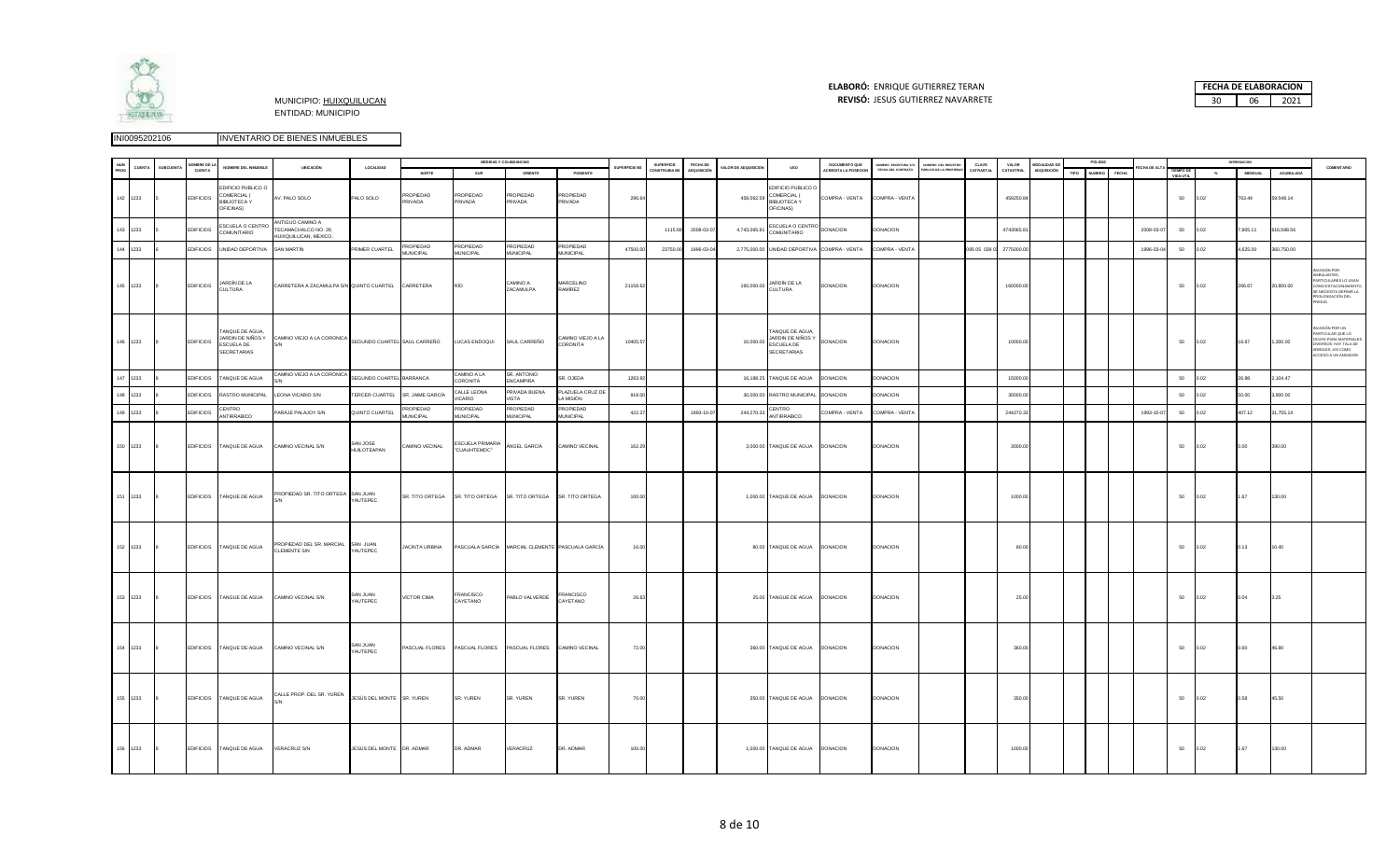

# **ELABORÓ:** ENRIQUE GUTIERREZ TERAN



| <b>NUM</b> |            |                  | VOMBRE DE LA      |                                                    |                                                                               |                                |                      |                                  | MEDIDAS Y COLINDANCIAS                                                         |                                    |               | <b>SUPERFICIE</b> | <b>FECHA DE</b>   |                             |                                                        | DOCUMENTO QUE        | NUMERO ESCRITURA Y/O | NUMERO DEL REGISTRO   | CLAVE                   | VALOR     | MODALIDAD DE       |      | PÓLIZAS      |             |                        |       | DEPRESIACION   |           |                                                                                                                                              |
|------------|------------|------------------|-------------------|----------------------------------------------------|-------------------------------------------------------------------------------|--------------------------------|----------------------|----------------------------------|--------------------------------------------------------------------------------|------------------------------------|---------------|-------------------|-------------------|-----------------------------|--------------------------------------------------------|----------------------|----------------------|-----------------------|-------------------------|-----------|--------------------|------|--------------|-------------|------------------------|-------|----------------|-----------|----------------------------------------------------------------------------------------------------------------------------------------------|
| PROG       | CUENTA     | <b>SUBCUENTA</b> | CUENTA            | NOMBRE DEL INMUEBLE                                | UBICACIÓN                                                                     | LOCALIDAD                      | NORTE                | SUR                              | ORIENTE                                                                        | PONIENTE                           | SUPERFICIE M2 | CONSTRUIDA M2     | ADQUISICIÓN       | <b>VALOR DE ADQUISICION</b> | uso                                                    | ACREDITA LA POSECION | FECHA DEL CONTRATO   | ÚBLICO DE LA PROPIEDA | CATRASTAL               | CATASTRAL | <b>ADQUISICIÓN</b> | TIPO | NUMERO FECHA | ECHA DE ALT | TIEMPO DE<br>VIDA UTIL | $-26$ | <b>MENSUAL</b> | ACUMULADA | COMENTARIO                                                                                                                                   |
|            | 157 1233   |                  |                   | EDIFICIOS TANQUE DE AGUA                           | MANUEL ÁVILA CAMACHO S/N JESÚS DEL MONTE PRIVADA                              |                                | PROPIEDAD            | PROPIEDAD<br>PRIVADA             | PROPIEDAD<br>PRIVADA                                                           |                                    | 82.50         |                   |                   |                             | 1,125.00 TANQUE DE AGUA DONACION                       |                      | DONACION             |                       |                         | 1125.00   |                    |      |              |             | 50                     | 0.02  | 1.88           | 146.25    |                                                                                                                                              |
|            | 158 1233   |                  |                   | EDIFICIOS COMERCIAL (                              | EDIFICIO PUBLICO O EN EL CENTRO DEPORTIVO<br>LECHERÍA LICONSA) CHULUHUAYA SIN | JESÚS DEL MONTE DEPORTIVO EL   | CENTRO<br>CHULUHUAYA | PROPIEDAD<br>PRIVADA             | PROPIEDAD<br>PRIVADA                                                           | PROPIEDAD<br>PRIVADA               | 241.80        |                   |                   |                             | EDIFICIO PUBLICO O<br>COMERCIAL (<br>LECHERÍA LICONSA) | <b>DONACION</b>      | <b>DONACION</b>      |                       |                         |           |                    |      |              |             | 50                     | 0.02  | 0.00           | 0.00      |                                                                                                                                              |
|            | 159 1233   |                  |                   | EDIFICIOS TANQUE DE AGUA                           | EBANO S/N                                                                     | LA RETAMA                      | PROPIEDAD<br>PRIVADA | D.F.                             | CALLE EBANO                                                                    | CALZADA<br>VOLUNTAD                | 1071.34       |                   | 1984-06-04        |                             | 9,100.50 TANQUE DE AGUA DONACION                       |                      | <b>DONACION</b>      |                       |                         | 9100.50   |                    |      |              | 1984-06-04  | 50                     | 0.02  | 15.17          | 1,183.07  |                                                                                                                                              |
|            | 160 1233   |                  |                   | PARQUE<br>EDIFICIOS RECREATIVO Y<br><b>LICONSA</b> | ARMAS S/N                                                                     | SAN FERNANDO BARRANCA          |                      | CALLE ESPOLETAS CALLE ARMAS      |                                                                                | <b>BARRANCA</b>                    | 5640.00       |                   |                   |                             | 20,000.00 PARQUE<br>RECREATIVO                         | <b>DONACION</b>      | <b>DONACION</b>      |                       |                         | 20000.00  |                    |      |              |             | 50                     | 0.02  | 33.33          | 2,600.00  | EALIZARON UN ACCESO<br>CONSISTENTE EN<br>ANDADOR Y ESCALERAS,<br>SÍ COMO CASAS<br>ABITACIÓN.                                                 |
|            | 161 1233 8 |                  |                   | EDIFICIOS MERCADO                                  | AV. SAN FERNANDO S/N                                                          | SAN FERNANDO PROPIEDAD         | PRIVADA              | PROPIEDAD<br>PRIVADA             | AV. SAN FERNANDO CALLE ZITACUARO                                               |                                    | 1020.00       |                   | 1976-07-01        |                             | 10,000.00 MERCADO                                      | <b>DONACION</b>      | <b>DONACION</b>      |                       |                         | 10000.00  |                    |      |              | 1976-07-01  | 50 0.02                |       | 16.67          | 1,300.00  |                                                                                                                                              |
|            | 162 1233   |                  | EDIFICIOS MERCADO |                                                    | H. GALEANA S/N                                                                |                                |                      |                                  | PRIMER CUARTEL ALONSO GUTIÉRREZ CALLE DELICIAS CALLE H. GALEANA ANACLETA CRUZ, |                                    | 963.23        |                   | 869.54 1980-11-06 |                             | 180,000.00 MERCADO                                     | <b>DONACION</b>      | <b>DONACION</b>      |                       | 095 01 012 04 180000.00 |           |                    |      |              | 1980-11-06  | 50                     | 0.02  | 300.00         | 23,400.00 | INVASION POR UN LOCAL<br>COMERCIAL, CONSISTENTE<br>N PALETERIA QUE SE<br>NCUETRA ENLA PARTE<br>EXTERIOR DEL MERCADO<br>CON SUP. APROX. 36 M2 |
|            | 163 1233   |                  |                   | EDIFICIOS AUDITORIO                                | CARR. SANTA CRUZ - SAN<br>CRISTÓBAL TEX. S/N                                  | SAN JOSE<br><b>HUILOTEAPAN</b> | <b>GUTIÉRREZ</b>     | SANTILLAN                        | SUSANA MORENO VICTORIO MORENO SUSANA MORENO JULIO MORENO<br><b>GUTIÉRREZ</b>   | <b>GUTIÉRREZ</b>                   | 985.25        |                   |                   |                             | 59,502.21 AUDITORIO                                    | <b>DONACION</b>      | DONACION             |                       |                         | 59502.21  |                    |      |              |             | 50                     | 0.02  | 99.17          | 7,733.13  |                                                                                                                                              |
|            | 164 1233   |                  |                   |                                                    | EDIFICIOS LECHERIA LICONSA CARRETERA A AGUA BENDITA SEGUNDO CUARTEL CARRETERA |                                |                      |                                  | SRA. ELENA GARCIA CARRETERA AGUA SR. ALBERTO NAVA                              |                                    | 787.20        |                   |                   |                             | 15,000.00 LECHERIA LICONSA DONACION                    |                      | <b>DONACION</b>      |                       |                         | 15000.00  |                    |      |              |             | 50                     | 0.02  | 25.00          | 1,950.00  | SE DETECTA QUE UN<br>PARTIULAR LO UTILIZA<br>COMO ESTACIONAMIENTO,<br>SE REQUIERE<br>EVANTAMIENTO<br>TOPOGRÁFICO                             |
|            | 165 1233   |                  |                   | EDIFICIOS DELEGACIÓN                               | AV. 16 DE SEPTIEMBRE S/N                                                      | SANTIAGO<br>YANCUITLALPAN      | AV. MEXICO           | MARIO PÉREZ DEL AV. 16 DE<br>RÍO | SEPTIEMBRE                                                                     | GIL VILLAR,<br>MARCELINO<br>ROMERO | 837.00        |                   |                   |                             | 16,864.00 DELEGACIÓN                                   | <b>DONACION</b>      | <b>DONACION</b>      |                       |                         | 16864.00  |                    |      |              |             | 50                     | 0.02  | 28.11          | 2,190.17  |                                                                                                                                              |